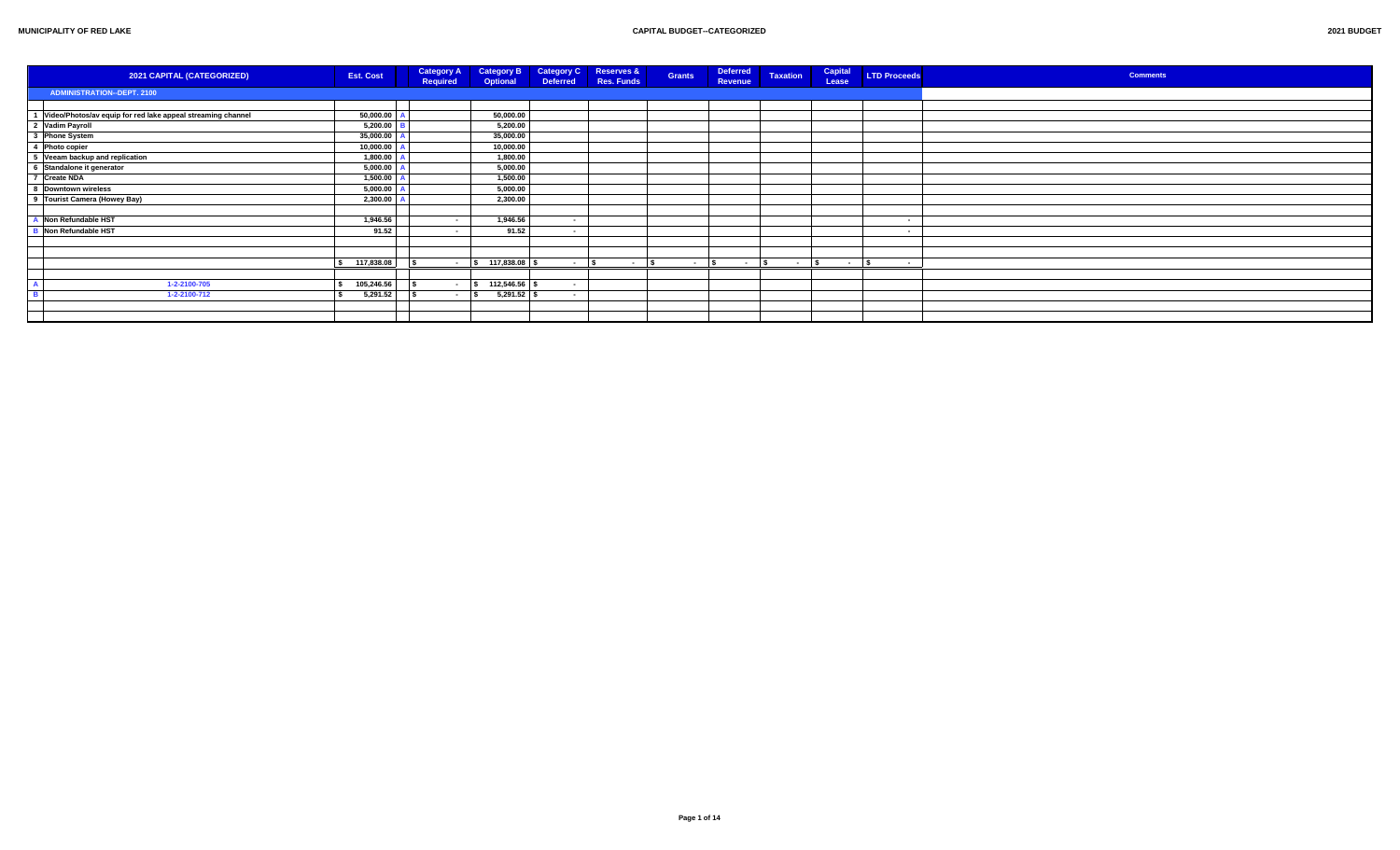| 2021 CAPITAL (CATEGORIZED)                     | Est. Cost      | <b>Category A</b><br><b>Required</b> | <b>Category B</b><br><b>Optional</b>     | <b>Category C</b><br><b>Deferred</b> | <b>Reserves &amp;</b><br>Res. Funds | Grants     | <b>Deferred</b><br>Revenue | <b>Taxation</b> | Capital<br>Lease | <b>LTD Proceeds</b> | <b>Comments</b>                                                                                     |
|------------------------------------------------|----------------|--------------------------------------|------------------------------------------|--------------------------------------|-------------------------------------|------------|----------------------------|-----------------|------------------|---------------------|-----------------------------------------------------------------------------------------------------|
| FIRE DEPARTMENT--DEPT. 2200                    |                |                                      |                                          |                                      |                                     |            |                            |                 |                  |                     |                                                                                                     |
|                                                |                |                                      |                                          |                                      |                                     |            |                            |                 |                  |                     |                                                                                                     |
| 1 Pumper Tanker                                | 600,000.00     |                                      | 600,000.00                               |                                      |                                     |            |                            |                 |                  |                     | Moved to B                                                                                          |
| 2 Fire Chief's Truck                           | 85,000.00      |                                      | 85,000.00                                |                                      |                                     |            |                            |                 |                  |                     | Moved to B                                                                                          |
| 3 Personal Protective Equipment                | 97,110.96      | 45,611.04                            | 51,499.92                                |                                      |                                     |            |                            |                 |                  |                     | 45,611.04 16 sets of Turnout Gear; 7 SCBA Cylinders in Category A (Remainder moved to B)            |
| 4 Fire Fighting Equipment                      | 75,872.88      | 13,718.70                            | 62,154.18                                |                                      |                                     |            |                            |                 |                  |                     | 13,718.70 Fire Nozzles (3); and Hose for Unit 4-1 (18 lengths) (Remainder of items moved to B)      |
| 5 Turnout Gear Washers & Dryer                 | 29,800.00      |                                      | 29,800.00                                |                                      |                                     |            |                            |                 |                  |                     | Moved to B                                                                                          |
| 6 Backup Generators - St 1 & St 2              | 32,022.80      | 16.011.40                            | 16,011.40                                |                                      |                                     |            |                            |                 |                  |                     | 16,011.40 Backup Generator for Balmertown Station only (Generator for Cochenour Station moved to B) |
| 7 Exhaust Removal System                       | 24.347.00      |                                      | 24,347.00                                |                                      |                                     |            |                            |                 |                  |                     | Moved to B                                                                                          |
| 8 Wildfire Equipment                           | 6,000.00       |                                      | 6,000.00                                 |                                      |                                     |            |                            |                 |                  |                     | Moved to B                                                                                          |
| 9 Building R & M                               | 64,240.00      |                                      | 64,240.00                                |                                      |                                     |            |                            |                 |                  |                     | Moved to B                                                                                          |
| 10 Breathing Air Compressor                    | 50,359.24      |                                      | 50,359.24                                |                                      |                                     |            |                            |                 |                  |                     |                                                                                                     |
| 11 Rescue replace 1-2                          | 550.000.00     |                                      |                                          | 550.000.00                           |                                     |            |                            |                 |                  |                     |                                                                                                     |
| 12 Rescue replace 4-2                          | 550,000.00     |                                      |                                          | 550.000.00                           |                                     |            |                            |                 |                  |                     |                                                                                                     |
| 13 Fire Pro 2                                  | 8,000.00       |                                      | 8.000.00                                 |                                      |                                     |            |                            |                 |                  |                     |                                                                                                     |
| 14 Cyber Insurance mobile computer replacement | 2,000.00       |                                      | 2.000.00                                 |                                      |                                     |            |                            |                 |                  |                     |                                                                                                     |
|                                                |                |                                      |                                          |                                      |                                     |            |                            |                 |                  |                     |                                                                                                     |
|                                                |                |                                      |                                          |                                      |                                     |            |                            |                 |                  |                     |                                                                                                     |
|                                                | \$2,174,752.88 |                                      | 75,341.14 \$999,411.74 \$1,100,000.00 \$ |                                      | $-15$                               | $ \vert$ s | $ \vert$ s                 | $\sim$ $\sim$   | $ \sqrt{2}$      | 75,341.14           |                                                                                                     |
|                                                |                |                                      |                                          |                                      |                                     |            |                            |                 |                  |                     |                                                                                                     |
| <b>HST 100% Refundable</b>                     |                |                                      |                                          |                                      |                                     |            |                            |                 |                  |                     |                                                                                                     |
|                                                |                |                                      |                                          |                                      |                                     |            |                            |                 |                  |                     |                                                                                                     |
| 1-2-2200-700                                   | 64,240.00      |                                      | 64,240.00 \$<br>$ \sqrt{5}$              | $\sim$ 100 $\mu$                     |                                     |            |                            |                 |                  |                     |                                                                                                     |
| 1-2-2200-705                                   | \$2,102,512.88 |                                      | 75,341.14 \$ 927,171.74 \$ 1,100,000.00  |                                      |                                     |            |                            |                 |                  | 75,341.14           |                                                                                                     |
| 1-2-2200-712                                   | 8,000.00       | $\sim$                               | $8,000.00$ \$                            | $\sim$                               |                                     |            |                            |                 |                  |                     |                                                                                                     |
|                                                |                |                                      |                                          |                                      |                                     |            |                            |                 |                  |                     |                                                                                                     |
|                                                |                |                                      |                                          |                                      |                                     |            |                            |                 |                  |                     |                                                                                                     |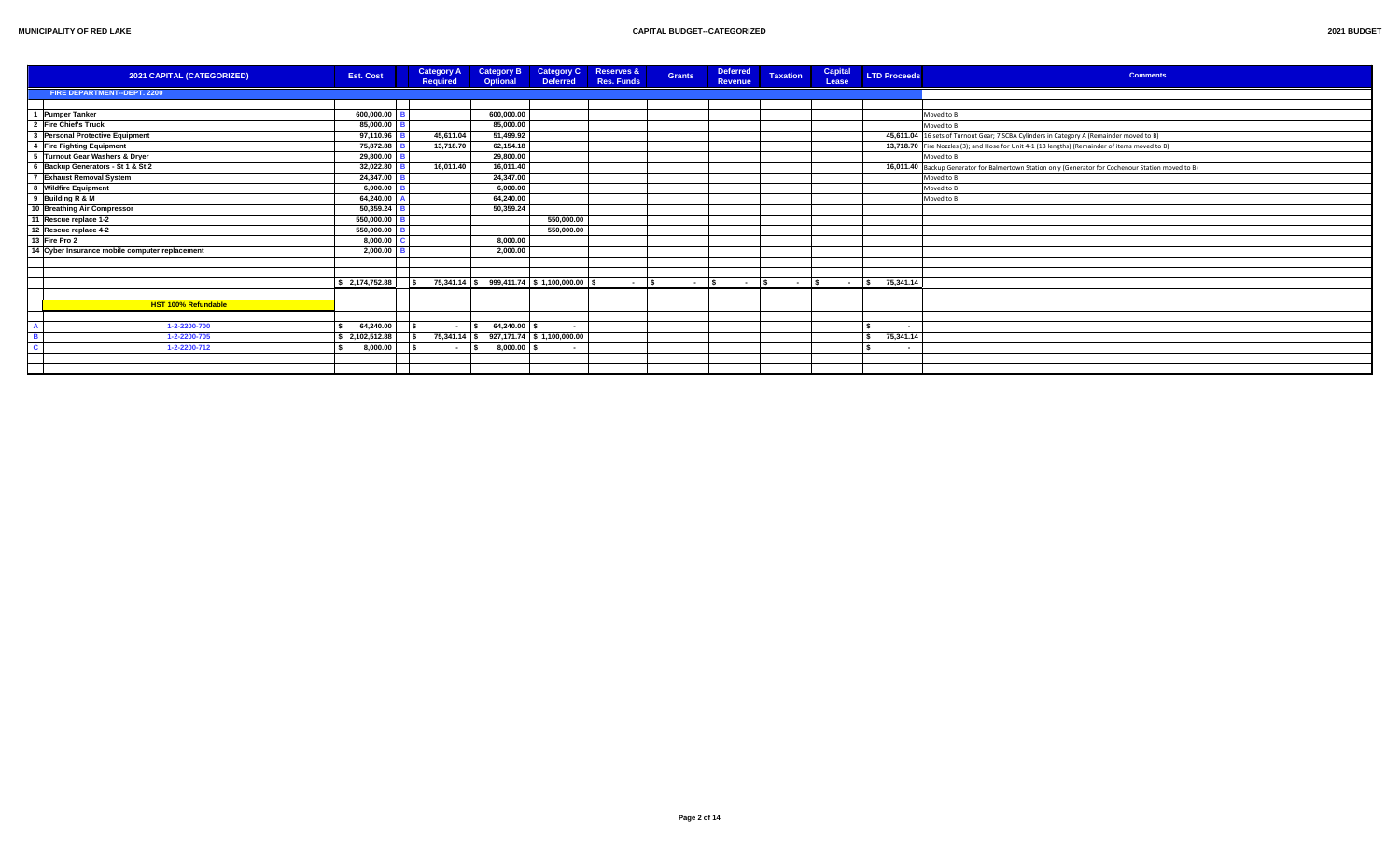| 2021 CAPITAL (CATEGORIZED)                                                 | <b>Est. Cost</b>     | <b>Category A</b><br><b>Required</b>           | <b>Category B</b><br><b>Optional</b> | Category C<br><b>Deferred</b>             | <b>Reserves &amp;</b><br><b>Res. Funds</b> | <b>Grants</b> | <b>Deferred</b><br><b>Revenue</b> | <b>Taxation</b> | <b>Capital</b><br>Lease | <b>LTD Proceeds</b> | <b>Comments</b>                                                                                                                                                                                                                                                                                       |
|----------------------------------------------------------------------------|----------------------|------------------------------------------------|--------------------------------------|-------------------------------------------|--------------------------------------------|---------------|-----------------------------------|-----------------|-------------------------|---------------------|-------------------------------------------------------------------------------------------------------------------------------------------------------------------------------------------------------------------------------------------------------------------------------------------------------|
| <b>PUBLIC WORKS-DEPT. 2300</b>                                             |                      |                                                |                                      |                                           |                                            |               |                                   |                 |                         |                     |                                                                                                                                                                                                                                                                                                       |
|                                                                            |                      |                                                |                                      |                                           |                                            |               |                                   |                 |                         |                     |                                                                                                                                                                                                                                                                                                       |
| Automated Main Gate - PW Garage                                            | 20,000.00            |                                                | 20,000.00                            |                                           |                                            |               |                                   |                 |                         |                     | Moved from Operating and moved into B Category                                                                                                                                                                                                                                                        |
| 2 Asphalt Patching                                                         | 200.000.00           | 200.000.00                                     |                                      |                                           |                                            |               |                                   |                 |                         |                     | 200,000.00 2020 original budgeted amount                                                                                                                                                                                                                                                              |
| 3 Line Painting                                                            | 6,500.00             | 6.500.00                                       |                                      |                                           |                                            |               |                                   |                 |                         |                     | 6,500.00 2020 budgeted item, not completed                                                                                                                                                                                                                                                            |
| 4 Fencing-Pw Yard                                                          | 5,000.00             | 5.000.00                                       |                                      |                                           |                                            |               |                                   |                 |                         |                     | 5,000.00 2020 budgeted item, not completed                                                                                                                                                                                                                                                            |
| 5 Crack Sealing                                                            | 20,000.00            | 20,000.00                                      |                                      |                                           |                                            |               |                                   |                 |                         |                     | 20,000.00 completed in 2020, ongoing as per streetscan asset management plan                                                                                                                                                                                                                          |
| 6 Bridge Repair (Howey Bay Road)                                           | 9,000.00             | 9,000.00                                       |                                      |                                           |                                            |               |                                   |                 |                         |                     | 9,000.00 Started / not completed                                                                                                                                                                                                                                                                      |
| 7 Bridge Repair (Forestry Road)                                            | 80.000.00            | 80.000.00                                      |                                      |                                           |                                            |               |                                   |                 |                         |                     | 80,000.00 Reinforce existing Concrete Structure with metal barrier and backfill erosion with high compression grout. - Bridge inspection deficiency.                                                                                                                                                  |
| 8 C can (basic)                                                            | 5,500.00             |                                                | 5,500.00                             |                                           |                                            |               |                                   |                 |                         |                     | Moved to B                                                                                                                                                                                                                                                                                            |
| 9 Sidewalks                                                                | 75,000.00            | 75,000.00                                      |                                      |                                           | 75.000.00                                  |               |                                   |                 |                         |                     | 2020 budgeted item, not completed                                                                                                                                                                                                                                                                     |
| 10 Sewer Camera Upgrade                                                    | 8,000.00             | 8,000.00                                       |                                      |                                           |                                            |               |                                   |                 |                         |                     | 8,000.00 Back ordered, not available in 2020                                                                                                                                                                                                                                                          |
| 11 Volvo 300 Excavator Buyout 2022                                         | 212,750.00           |                                                | 212,750.00                           |                                           |                                            |               |                                   |                 |                         |                     | Request to purchase option (2022) buyouy of rental unit with 95% of rental going towards purchase price \$360 k less 147,250 k estimate, awaiting<br>proposal. Commitment required at start of 2021                                                                                                   |
| 12 Unit #2 Replacement (Grader) 2005                                       | 368,250.00           |                                                | 368.250.00                           |                                           |                                            |               |                                   |                 |                         |                     | Reached expected useful life                                                                                                                                                                                                                                                                          |
| 13 Tri-Axle                                                                | 226,000.00           |                                                |                                      | 226.000.00                                |                                            |               |                                   |                 |                         |                     | Eliminate outsourcing of snow removal / material transfers, availability of #50 minimal                                                                                                                                                                                                               |
| 14 Unit #82 Replacement (Snowblower) 2001                                  | 150,000.00           |                                                | 150,000.00                           |                                           |                                            |               |                                   |                 |                         |                     | Beyond expected useful life, waiting for updated pricing, currently inoperable / parts not available, trying to adapt new valve bank or recondition old as<br>alternative. 2015 pricing was \$133,700                                                                                                 |
| 15 Unit #8 Replacement (Wheeled Excavator) 2005                            | 486,417.93           |                                                | 486,417.93                           |                                           |                                            |               |                                   |                 |                         |                     | Reached expected useful life                                                                                                                                                                                                                                                                          |
| 16 Unit #28 Replacement (landfill compactor) 2003                          | 617,562.25           |                                                |                                      | 617,562.25                                |                                            |               |                                   |                 |                         |                     | Beyond expected useful life                                                                                                                                                                                                                                                                           |
| 17 Unit #20 Replacement (fuel truck/water meter repairs unit) 2008         | 70,000.00            |                                                | 70,000.00                            |                                           |                                            |               |                                   |                 |                         |                     | considerable expense to pass annual, usefull life extended in 2020                                                                                                                                                                                                                                    |
| 18 Unit #47 Replacement (w+s truck) 2011                                   | 70,000.00            |                                                | 70,000.00                            |                                           |                                            |               |                                   |                 |                         |                     | considerable expense to pass annual, usefull life extended in 2020                                                                                                                                                                                                                                    |
| 19 Unit #33 Replacement (Plow tuck/float/backup chipper mob / vac mob)2009 | 110,000.00           |                                                |                                      | 110.000.00                                |                                            |               |                                   |                 |                         |                     | Beyond expected useful life                                                                                                                                                                                                                                                                           |
| 20 Reznor Gas Heater PW First Bay                                          | 10,000.00            |                                                | 10,000.00                            |                                           |                                            |               |                                   |                 |                         |                     | Current system cannot maintain heat with limited use of shop door when external temperature is beyond -20degC, equipment will not thaw, office<br>temperature affected                                                                                                                                |
| 21 C can with side doors                                                   | 16,000.00            |                                                | 16,000.00                            |                                           |                                            |               |                                   |                 |                         |                     | Protects from the elements; signage, stands, markers, barriers ect so that its readily available year round. (similar to containers at BWDS drop off facility                                                                                                                                         |
| 22 Street Scan                                                             | 24,174.00            | 24,174.00                                      |                                      |                                           |                                            | 19,339.20     |                                   |                 |                         | 5,260.26            | Contingent on 80% funding through FCM MAMP, Road scan: \$14,273, Sidewalk scan: \$6,901 - note that both scans have a steep mobilization fee due to<br>your remote location. These will be reduced if we scan other munis in your region. Streetlogix Transportation Management Software \$1,800, 360 |
|                                                                            |                      |                                                |                                      |                                           |                                            |               |                                   |                 |                         |                     | degree imagery \$1200.                                                                                                                                                                                                                                                                                |
| 23 Public Works Shop Windows                                               | 3.500.00             | 3,500.00                                       |                                      |                                           |                                            |               |                                   |                 |                         |                     | 3,500.00 Some shop windows are broken                                                                                                                                                                                                                                                                 |
| 24 Traffic Control Panel                                                   | 14,000.00            |                                                | 14,000.00                            |                                           |                                            |               |                                   |                 |                         |                     | Moved from Operationg; Moved to Category B; Current panel is failing                                                                                                                                                                                                                                  |
|                                                                            |                      |                                                |                                      |                                           |                                            |               |                                   |                 |                         |                     |                                                                                                                                                                                                                                                                                                       |
|                                                                            |                      |                                                |                                      |                                           |                                            |               |                                   |                 |                         |                     |                                                                                                                                                                                                                                                                                                       |
| Non Refundable HST                                                         | 440.00               | 61.60                                          | 378.40                               | $\sim$                                    | $\sim$ $-$                                 |               | $\sim$                            |                 |                         | 61.60               |                                                                                                                                                                                                                                                                                                       |
| Non Refundable HST                                                         | 41,588.45            | 140.80                                         | 24,664.96                            | 16,782.70                                 | $\sim$                                     |               | $\sim$                            |                 |                         | 140.80              |                                                                                                                                                                                                                                                                                                       |
| Mon Refundable HST                                                         | 1,566.40<br>1,320.00 | 1,566.40<br>1,320.00                           | $\sim$                               | $\sim$                                    | $\sim$<br>1,320.00                         |               | $\sim$<br>$\sim$                  |                 |                         | 1,566.40<br>$\sim$  |                                                                                                                                                                                                                                                                                                       |
| Non Refundable HS1<br>Non Refundable HST                                   | $\sim$               | $\sim$ $-$                                     | $\sim$<br>$\sim 10^{-1}$             | $\sim$ $-$<br>$\sim 10^{-11}$             | $\sim$ 100 $\mu$                           |               | $\sim$ $-$                        |                 |                         | $\sim$              |                                                                                                                                                                                                                                                                                                       |
| Non Refundable HST                                                         | $\sim$               | $\sim$                                         | $\sim$                               | $\sim$                                    | $\sim$                                     |               | $\sim$                            |                 |                         |                     |                                                                                                                                                                                                                                                                                                       |
| Non Refundable HST                                                         | 4,297.46             | 4,297.46                                       | $\sim 100$                           | $\sim$                                    | $\sim$ $-$                                 |               | $\sim$ $-$                        |                 |                         | 3,872.00            |                                                                                                                                                                                                                                                                                                       |
| Non Refundable HST                                                         | 88.00                | 88.00                                          | $\sim$                               | $\sim$                                    | $\sim$                                     |               | $\sim$                            |                 |                         | 88.00               |                                                                                                                                                                                                                                                                                                       |
| Non Refundable HST                                                         | 114.40               | 114.40                                         | $\sim$                               | $\sim$                                    | $\sim$                                     |               | $\sim$                            |                 |                         | 114.40              |                                                                                                                                                                                                                                                                                                       |
|                                                                            |                      |                                                |                                      |                                           |                                            |               |                                   |                 |                         |                     |                                                                                                                                                                                                                                                                                                       |
|                                                                            | \$2,857,068.89       | l s                                            |                                      | 438,762.66 \$1,447,961.29 \$970,344.95 \$ | 76,320.00 \$                               | 19,339.20 \$  | $ s$                              | $ \sim$         |                         | $-$ \$ 343,103.46   |                                                                                                                                                                                                                                                                                                       |
|                                                                            |                      |                                                |                                      |                                           |                                            |               |                                   |                 |                         |                     |                                                                                                                                                                                                                                                                                                       |
| 1-2-2300-700                                                               | 25,440.00<br>s.      | $3,561.60$ \$                                  | 21,878.40                            | $\sim$ $-$                                |                                            |               |                                   |                 |                         |                     |                                                                                                                                                                                                                                                                                                       |
| 1-2-2300-705                                                               | \$2,404,568.63       |                                                | 8,140.80 \$1,426,082.89 \$           | 970,344.95                                |                                            |               |                                   |                 |                         |                     |                                                                                                                                                                                                                                                                                                       |
| 1-2-2300-701                                                               | 90,566.40<br>s       | 90,566.40<br>۱s                                | <b>Contract</b>                      | $\sim$ $-$                                |                                            |               |                                   |                 |                         |                     |                                                                                                                                                                                                                                                                                                       |
| 1-2-2300-709                                                               | 76,320.00<br>s.      | 76,320.00<br>l s                               | $\sim$ 100 $\mu$                     | $\sim$                                    |                                            |               |                                   |                 |                         |                     |                                                                                                                                                                                                                                                                                                       |
| 1-2-2300-730                                                               | s.<br>$\sim$<br>s.   | l s<br>$\sim$                                  | $\cdot$ S<br>- 15                    | $\sim$                                    |                                            |               |                                   |                 |                         |                     |                                                                                                                                                                                                                                                                                                       |
| 1-2-2300-712<br>G                                                          | $\sim$<br>248,471.46 | l s<br>$\sim$                                  | ŝ.<br>$ s$<br>$-$ s                  | $\sim$ $-$<br>$\sim$                      |                                            |               |                                   |                 |                         |                     |                                                                                                                                                                                                                                                                                                       |
| 1-2-2300-720<br>1-2-2300-722<br>н                                          | \$<br>5,088.00<br>s. | 248,471.46 \$<br>$\sqrt{2}$<br>5,088.00<br>l s | $ s$                                 | $\sim$ $-$                                |                                            |               |                                   |                 |                         |                     |                                                                                                                                                                                                                                                                                                       |
| 1-2-2300-723                                                               | s.<br>6,614.40       | $6.614.40$ \$<br>۱s                            | $ \sqrt{5}$                          | $\sim$                                    |                                            |               |                                   |                 |                         |                     |                                                                                                                                                                                                                                                                                                       |
|                                                                            |                      |                                                |                                      |                                           |                                            |               |                                   |                 |                         |                     |                                                                                                                                                                                                                                                                                                       |
|                                                                            |                      |                                                |                                      |                                           |                                            |               |                                   |                 |                         |                     |                                                                                                                                                                                                                                                                                                       |
|                                                                            |                      |                                                |                                      |                                           |                                            |               |                                   |                 |                         |                     |                                                                                                                                                                                                                                                                                                       |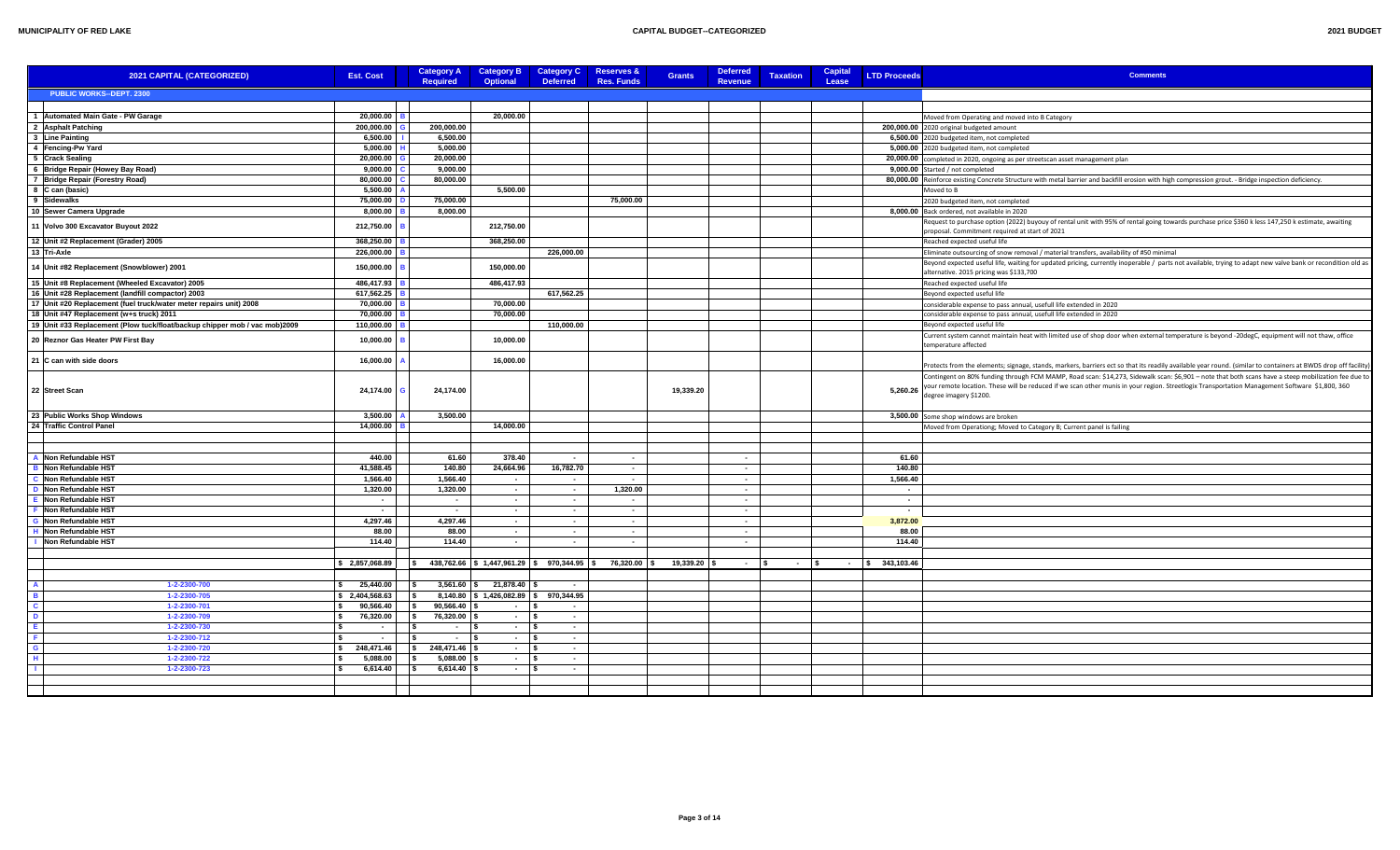| 2021 CAPITAL (CATEGORIZED)             | <b>Est. Cost</b> | <b>Category A</b><br>Required | <b>Category B</b><br>Optional            | Category C<br><b>Deferred</b> | <b>Reserves &amp;</b><br>Res. Funds | Grants                   | <b>Deferred</b><br>Revenue | <b>Taxation</b>      | Capital<br>Lease | <b>LTD Proceeds</b>   | <b>Comments</b>                   |
|----------------------------------------|------------------|-------------------------------|------------------------------------------|-------------------------------|-------------------------------------|--------------------------|----------------------------|----------------------|------------------|-----------------------|-----------------------------------|
| FERRY--DEPT. 2350                      |                  |                               |                                          |                               |                                     |                          |                            |                      |                  |                       |                                   |
|                                        |                  |                               |                                          |                               |                                     |                          |                            |                      |                  |                       |                                   |
| 1 Fuel Cell Liner                      | 10,000.00        | 10,000.00                     |                                          |                               |                                     |                          |                            |                      |                  | 10,000.00             |                                   |
| 2 Engine Rebuild                       | 20,000.00        |                               | 20,000.00                                |                               |                                     |                          |                            |                      |                  |                       |                                   |
|                                        |                  |                               |                                          |                               |                                     |                          |                            |                      |                  |                       |                                   |
|                                        |                  |                               |                                          |                               |                                     |                          |                            |                      |                  |                       |                                   |
|                                        |                  |                               |                                          |                               |                                     |                          |                            |                      |                  |                       |                                   |
| Non Refundable HST                     | 528.00           | 176.00                        | 352.00                                   | $\sim$                        | $\sim$                              | $\sim$ $-$               | $\sim$ 100 $\mu$           | $\sim$               | $\sim$           | 176.00                |                                   |
|                                        |                  |                               |                                          |                               |                                     |                          |                            |                      |                  |                       |                                   |
|                                        | 30,528.00        | $10,176.00$ \$                | 20,352.00                                | $\sim$ $\sim$                 | $\sim$ $\sim$                       | <b>Contract Contract</b> | $ \sqrt{2}$                | $\sim$ $\sim$ $\sim$ |                  | 10,176.00<br>$-$ \$   |                                   |
|                                        |                  |                               |                                          |                               |                                     |                          |                            |                      |                  |                       |                                   |
| 1-2-2350-705                           | 30,528.00        | $10,176.00$ \$<br>IS.         | 20,352.00 \$                             | $\sim$                        |                                     |                          |                            |                      |                  |                       |                                   |
|                                        |                  |                               |                                          |                               |                                     |                          |                            |                      |                  |                       |                                   |
|                                        |                  |                               |                                          |                               |                                     |                          |                            |                      |                  |                       |                                   |
| <b>INFRASTRUCTURE DEV.--DEPT. 2355</b> |                  |                               |                                          |                               |                                     |                          |                            |                      |                  |                       |                                   |
|                                        |                  |                               |                                          |                               |                                     |                          |                            |                      |                  |                       |                                   |
| 1 Survey Monument--Concrete            | 5,000.00         |                               | 5,000.00                                 |                               |                                     |                          |                            |                      |                  |                       | 2020 budgeted item, not completed |
| 2 Survey Monument--Power               | 2,000.00         |                               | 2,000.00                                 |                               |                                     |                          |                            |                      |                  |                       | 2020 budgeted item, not completed |
| 3 Survey Monument--Waterproof Cover    | 1,000.00         |                               | 1,000.00                                 |                               |                                     |                          |                            |                      |                  |                       | 2020 budgeted item, not completed |
| 4 Survey Drone                         | 12,000.00        |                               | 12,000.00                                |                               |                                     |                          |                            |                      |                  |                       |                                   |
|                                        |                  |                               |                                          |                               |                                     |                          |                            |                      |                  |                       |                                   |
|                                        |                  |                               |                                          |                               |                                     |                          |                            |                      |                  |                       |                                   |
| A Non Refundable HST                   | 352.00           | $\sim$                        | 352.00                                   | $\sim$                        | $\sim$                              | $\sim$                   | $\sim$                     | $\sim$               | $\sim$           | $\sim$                |                                   |
|                                        |                  |                               |                                          |                               |                                     |                          |                            |                      |                  |                       |                                   |
|                                        | 20,352.00        | $\sim$                        | 20,352.00 \$<br>$\overline{\phantom{a}}$ | $ \sim$                       | $ \sqrt{s}$                         | $-1$ s                   | $ \sqrt{s}$                | $\sim$ $\sim$ $\sim$ |                  | $ \sqrt{s}$<br>$\sim$ |                                   |
|                                        |                  |                               |                                          |                               |                                     |                          |                            |                      |                  |                       |                                   |
| 1-2-2355-705                           | 20,352.00        |                               | $-$ \$ 20,352.00                         | $\sim$                        |                                     |                          |                            |                      |                  |                       |                                   |
|                                        |                  |                               |                                          |                               |                                     |                          |                            |                      |                  |                       |                                   |
|                                        |                  |                               |                                          |                               |                                     |                          |                            |                      |                  |                       |                                   |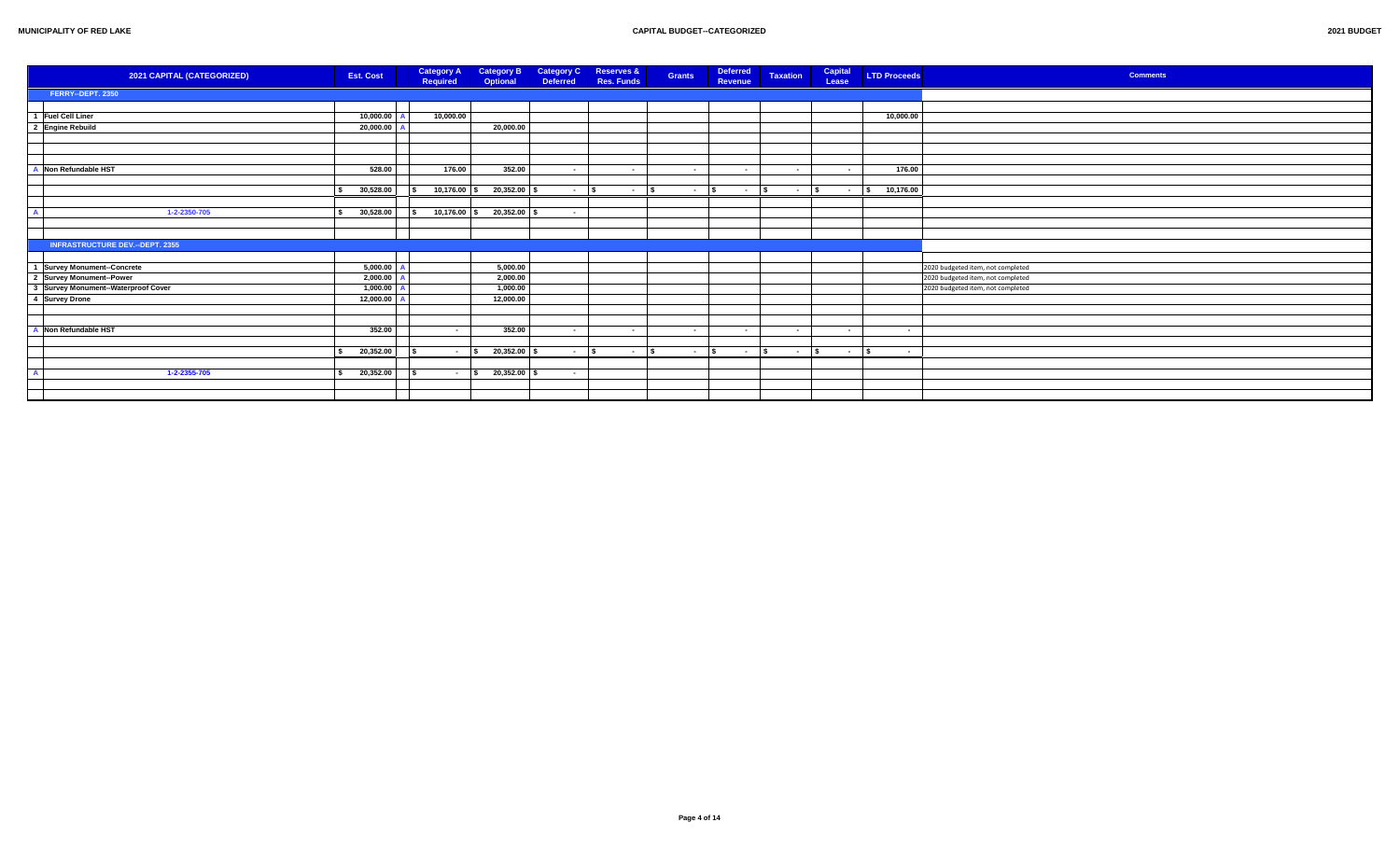| 2021 BUDGET |
|-------------|
|             |

| 2021 CAPITAL (CATEGORIZED)                                      | <b>Est. Cost</b>         | <b>Category A</b><br>Required           | <b>Category B</b><br>Optional | <b>Category C</b><br>Deferred | <b>Reserves &amp;</b><br>Res. Funds | <b>Grants</b>                                                | <b>Deferred</b><br>Revenue | <b>Taxation</b> | Capital<br>Lease | <b>LTD Proceeds</b>       | <b>Comments</b>                                                                                                                                          |
|-----------------------------------------------------------------|--------------------------|-----------------------------------------|-------------------------------|-------------------------------|-------------------------------------|--------------------------------------------------------------|----------------------------|-----------------|------------------|---------------------------|----------------------------------------------------------------------------------------------------------------------------------------------------------|
| ICIP RURAL & NORTHER STREAM PAVING/SIDEWALK PROJECT--DEPT. 2370 |                          |                                         |                               |                               |                                     |                                                              |                            |                 |                  |                           |                                                                                                                                                          |
|                                                                 |                          |                                         |                               |                               |                                     |                                                              |                            |                 |                  |                           |                                                                                                                                                          |
| 1 Engineering                                                   | 50,000.00                | 50.000.00                               |                               |                               | 127.042.59                          | 3,662,316.21                                                 | 665,950.77                 |                 |                  |                           | Approved Grant                                                                                                                                           |
| 2 Asphalt                                                       | 2,436,931.75             | 1,798,448.14                            |                               |                               |                                     |                                                              |                            |                 |                  |                           | 93.33% funded Federal/Provincial governments.                                                                                                            |
| 3 Concrete                                                      | 2,187,299.25             | 1,548,815.64                            |                               |                               |                                     |                                                              |                            |                 |                  |                           | Eligible Expenses as per the Application - \$4,654,231.00 + \$232,711.55 (5% contingency) = \$4,886,942.55 (funding approved: 93.33% of eligible costs = |
| 4 Storm Drainage                                                | 748,277.00               | 748,277.00                              |                               |                               |                                     |                                                              |                            |                 |                  |                           | \$4,560,983,48).                                                                                                                                         |
| 5 Contingency                                                   | 232,711.55               | 232,711.55                              |                               |                               |                                     |                                                              |                            |                 |                  |                           | Ineligible Expenses as per the Application - \$768,227.00 (this is for the storm drainage component of the project)                                      |
|                                                                 |                          |                                         |                               |                               |                                     |                                                              |                            |                 |                  |                           | OCIF funding to be used (includes 2021 allocation, approx. as there will be interest in 2021) - \$798,747.68                                             |
|                                                                 |                          |                                         |                               |                               |                                     |                                                              |                            |                 |                  |                           | Actual spend in 2020 was \$1,472,453.92 plus NRT - Remainder being budgeted for 2021                                                                     |
| A Non Refundable HST                                            | 99,531.86                | 77,057.24                               | $\sim$                        | $\sim$ $-$                    |                                     |                                                              |                            | $\sim$          | $\sim$           |                           |                                                                                                                                                          |
| <b>B</b> Non Refundable HST                                     | $\sim$                   | $\sim$                                  | $\sim$ $-$                    | $\sim$ $-$                    |                                     |                                                              |                            | $\sim$          | $\sim$           |                           |                                                                                                                                                          |
| Non Refundable HST                                              | $\overline{\phantom{a}}$ | $\sim$                                  | $\sim$ $-$                    | $\sim$                        |                                     |                                                              |                            | $\sim$          | $\sim$           |                           |                                                                                                                                                          |
| <b>D</b> Non Refundable HST                                     | $\sim$                   | $\sim$                                  | $\sim$                        | $\sim 100$                    |                                     |                                                              |                            | $\sim$          | $\sim$           |                           |                                                                                                                                                          |
| Non Refundable HST                                              | $\sim$                   | $\sim$                                  | $\sim$                        | $\sim$ $-$                    |                                     |                                                              |                            | $\sim$          | $\sim$           |                           |                                                                                                                                                          |
| Non Refundable HST                                              | $\sim$                   | $\sim$                                  | $\sim$ $-$                    | $\sim$                        |                                     |                                                              |                            | $\sim$          | $\sim$           |                           |                                                                                                                                                          |
|                                                                 |                          |                                         |                               |                               |                                     |                                                              |                            |                 |                  |                           |                                                                                                                                                          |
|                                                                 | \$5,754,751.41           | $$4,455,309.57$ \\$                     | $ \vert$ s                    |                               |                                     | $\frac{1}{2}$ \$ 127,042.59 \$ 3,662,316.21 \$ 665,950.77 \$ |                            | $ \sim$         | $\sim$           | l S<br>$\sim$             |                                                                                                                                                          |
|                                                                 |                          |                                         |                               |                               |                                     |                                                              |                            |                 |                  |                           |                                                                                                                                                          |
| 1-2-2370-7XX                                                    | \$5,754,751.41           | $\frac{1}{2}$ \$ 4,455,309.57 \$        | $ s$                          | $\sim$ $-$                    |                                     |                                                              |                            |                 |                  |                           |                                                                                                                                                          |
| 1-2-2370-7XX                                                    | $\overline{\phantom{a}}$ | $\mathsf{I}$<br>$ \sim$                 | $\sim$ $\sim$ $\sim$          | $\sim$ $-$                    |                                     |                                                              |                            |                 |                  |                           |                                                                                                                                                          |
| 1-2-2370-7XX                                                    | $\sim$                   | $\overline{\phantom{a}}$<br>$ \sqrt{S}$ | $\sim$ $\sim$                 | $\sim$ $-$                    |                                     |                                                              |                            |                 |                  |                           |                                                                                                                                                          |
| 1-2-2370-7XX                                                    | $\sim$                   | ls.<br>$ \sim$                          | $ s$                          | $\sim 10^{-11}$               |                                     |                                                              |                            |                 |                  |                           |                                                                                                                                                          |
| 1-2-2370-7XX                                                    | $\sim$                   | <b>S</b><br>$ \sqrt{5}$                 | $ \sim$                       | $\sim$ $-$                    |                                     |                                                              |                            |                 |                  |                           |                                                                                                                                                          |
| 1-2-2370-7XX                                                    | $\sim$                   | ls.<br>$\sim$                           | $\sim$<br>$ \sim$             | $\sim$ $-$                    |                                     |                                                              |                            |                 |                  |                           |                                                                                                                                                          |
|                                                                 |                          |                                         |                               |                               |                                     |                                                              |                            |                 |                  |                           |                                                                                                                                                          |
|                                                                 |                          |                                         |                               |                               |                                     |                                                              |                            |                 |                  |                           |                                                                                                                                                          |
| <b>HIGHWAY 618--DEPT. 2379</b>                                  |                          |                                         |                               |                               |                                     |                                                              |                            |                 |                  |                           |                                                                                                                                                          |
|                                                                 |                          |                                         |                               |                               |                                     |                                                              |                            |                 |                  |                           |                                                                                                                                                          |
| 1 Deficiency Repairs / Panel Repl.                              | 27,000.00                | 27,000.00                               |                               |                               |                                     |                                                              |                            |                 |                  | 27,000.00                 |                                                                                                                                                          |
|                                                                 |                          |                                         |                               |                               |                                     |                                                              |                            |                 |                  |                           |                                                                                                                                                          |
|                                                                 |                          |                                         |                               |                               |                                     |                                                              |                            |                 |                  |                           |                                                                                                                                                          |
| Non Refundable HST                                              | 475.20                   | 475.20                                  | $\sim$                        | $\sim$ $-$                    |                                     |                                                              |                            |                 |                  | 475.20                    |                                                                                                                                                          |
|                                                                 |                          |                                         |                               |                               |                                     |                                                              |                            |                 |                  |                           |                                                                                                                                                          |
|                                                                 |                          |                                         |                               |                               |                                     |                                                              |                            |                 |                  |                           |                                                                                                                                                          |
|                                                                 | 27,475.20<br>$\epsilon$  | 27,475.20 \$<br>l S                     | $ \sim$                       | $ \sim$                       | $ s$                                | $ s$                                                         | $ s$                       | $ s$            | $\sim$ $\sim$    | 27,475.20<br>$\mathsf{S}$ |                                                                                                                                                          |
|                                                                 |                          |                                         |                               |                               |                                     |                                                              |                            |                 |                  |                           |                                                                                                                                                          |
| 1-2-2379-709                                                    | 27,475.20                | 27,475.20 \$<br>l S                     | - IS                          | $\sim$ $-$                    |                                     |                                                              |                            |                 |                  |                           |                                                                                                                                                          |
|                                                                 |                          |                                         |                               |                               |                                     |                                                              |                            |                 |                  |                           |                                                                                                                                                          |
|                                                                 |                          |                                         |                               |                               |                                     |                                                              |                            |                 |                  |                           |                                                                                                                                                          |
|                                                                 |                          |                                         |                               |                               |                                     |                                                              |                            |                 |                  |                           |                                                                                                                                                          |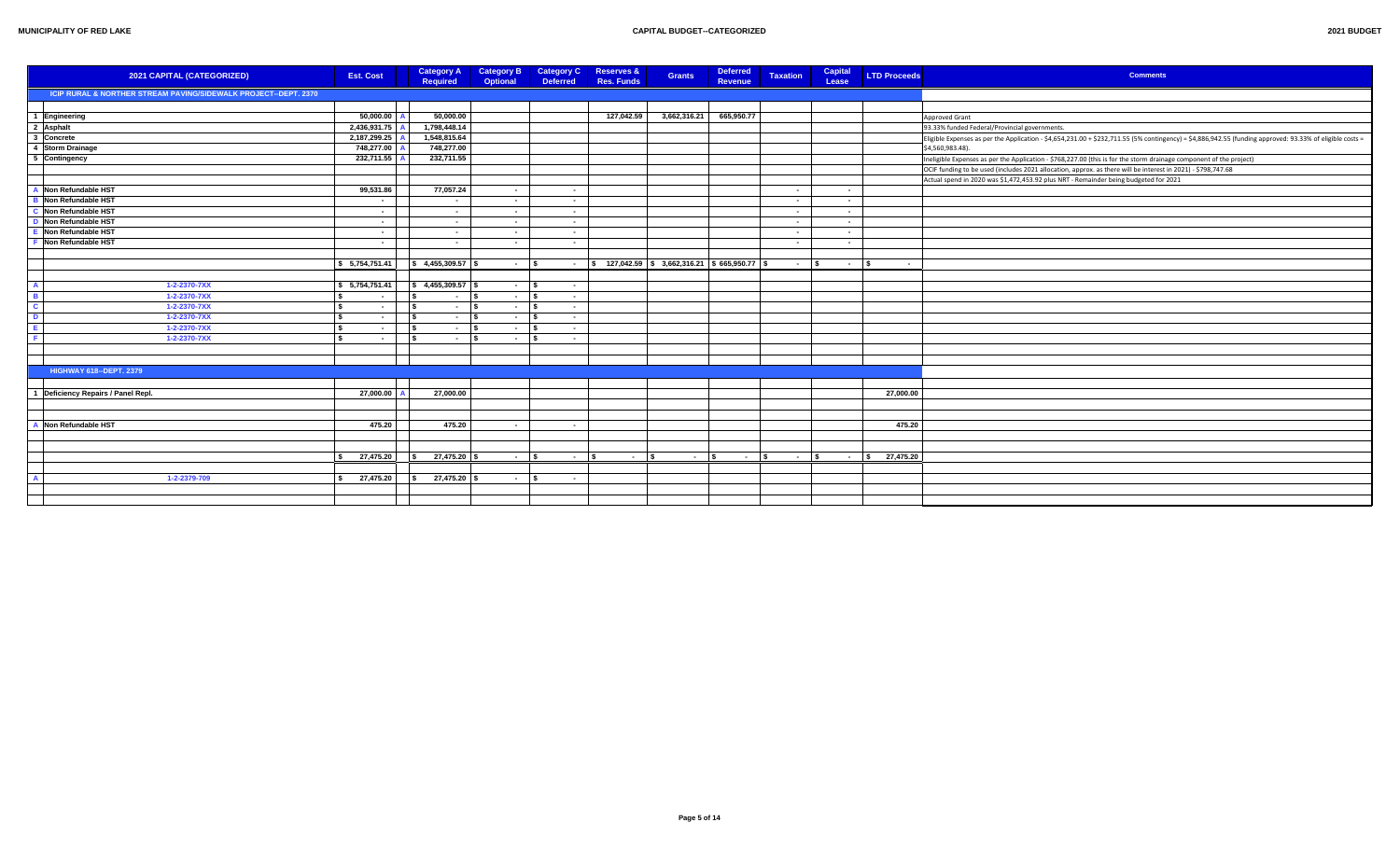| 2021 BUDGET |  |  |
|-------------|--|--|
|-------------|--|--|

| 2021 CAPITAL (CATEGORIZED)                                      | <b>Est. Cost</b>   | <b>Category A</b><br>Required  | <b>Category B</b><br><b>Optional</b> | <b>Category C</b><br><b>Deferred</b> | <b>Reserves &amp;</b><br>Res. Funds       | <b>Grants</b> | <b>Deferred</b><br><b>Revenue</b> | <b>Taxation</b> | Capital<br>Lease | <b>LTD Proceeds</b> | <b>Comments</b>                                                                                                                                                                                                                                                                                                                                                                                                                                                                                                                                                                                                              |
|-----------------------------------------------------------------|--------------------|--------------------------------|--------------------------------------|--------------------------------------|-------------------------------------------|---------------|-----------------------------------|-----------------|------------------|---------------------|------------------------------------------------------------------------------------------------------------------------------------------------------------------------------------------------------------------------------------------------------------------------------------------------------------------------------------------------------------------------------------------------------------------------------------------------------------------------------------------------------------------------------------------------------------------------------------------------------------------------------|
| <b>SANITARY SEWER--DEPT. 2400</b>                               |                    |                                |                                      |                                      |                                           |               |                                   |                 |                  |                     |                                                                                                                                                                                                                                                                                                                                                                                                                                                                                                                                                                                                                              |
|                                                                 |                    |                                |                                      |                                      |                                           |               |                                   |                 |                  |                     |                                                                                                                                                                                                                                                                                                                                                                                                                                                                                                                                                                                                                              |
| <b>RL</b> - WSER Declorination                                  | 2.666.500.00       |                                | 2,666,500.00                         |                                      |                                           |               |                                   |                 |                  |                     | Contingent on available funding. Previous application trhough ICIP green stream turned down in 2020. Nwi has currently implemented a low-cost<br>tablet dechlorination system that preliminarily seems to be meeting federal WSER total residual chlorine requirments. On the other hand, the MECP<br>authorized its use on only a temporary basis. The broader WSER project also included certain upgrades that are not addressed by the tablet<br>dechlorination system, such as aluminum sulphate for phospohorus removal, generator for standby power, and new garage/workshop.                                          |
| 2 RL - LS#1 Forcemain Design Replacement                        | 40.682.95          | 40.682.95                      |                                      |                                      |                                           |               |                                   |                 |                  |                     | 40.682.95 Carry over from 2020                                                                                                                                                                                                                                                                                                                                                                                                                                                                                                                                                                                               |
| 3 RL - LS#1 Forcemain Replacement                               | $\sim$             | $\sim$                         |                                      |                                      |                                           |               |                                   |                 |                  |                     | Completed design required (March est.) contingent on available funding                                                                                                                                                                                                                                                                                                                                                                                                                                                                                                                                                       |
| 4 RL - LS#1 Pump components (motor, frame)                      | 12,000.00          | 12,000.00                      |                                      |                                      |                                           |               |                                   |                 |                  |                     | 12,000.00 The frame was \$4,990 from Mid-Continental Pump Supply in 2018.                                                                                                                                                                                                                                                                                                                                                                                                                                                                                                                                                    |
| 5 RLWPCP - Influent and Effluent Composite Samplers             | 25.000.00          | 25.000.00                      |                                      |                                      |                                           |               |                                   |                 |                  |                     | 25,000.00 The new ECA will require composite sampling to be compliant with the ECA requirements                                                                                                                                                                                                                                                                                                                                                                                                                                                                                                                              |
| 6 RLWPCP - Influent Building Structural (Replacement)           | 170,000.00         | 170.000.00                     |                                      |                                      |                                           |               |                                   |                 |                  |                     | RVA's estimate as "additional work" in their report was \$250,000. Options include wooden structure versus steel, or a reduced footprint (just over the<br>bar screen and valves) rather than the entire channels.<br>170,000.00 The quote from VTL for a steel structure was \$121,000 in 2019, estimated \$150,000 for inflation on materials and labour, as well as contingency. This<br>quote included demolition and removal/disposal of the existing structure.<br>According to NFPA 820 guidelines for enclosed coarse screening facilities and grit channels, a combustible gas detection system may also be needed. |
| RLWPCP - Blower #1 - Repair or Replacement                      | 8,000.00           | 8.000.00                       |                                      |                                      |                                           |               |                                   |                 |                  | 8,000.00            | Added \$25,000 for gas detection system and exploration proof lighting and fans/motors.<br>Blower #1 occasionally squeals. The blower may need to be sent out to check lobe tolerances and may need to be repaired or in a worst case scenario                                                                                                                                                                                                                                                                                                                                                                               |
|                                                                 |                    |                                |                                      |                                      |                                           |               |                                   |                 |                  |                     | replaced.                                                                                                                                                                                                                                                                                                                                                                                                                                                                                                                                                                                                                    |
| 8 BT - Generator Transfer Switch - Lift Station # 2             | 8,600.00           | 8.600.00                       |                                      |                                      |                                           |               |                                   |                 |                  |                     | 2020 carryover - The existing transfer switch doesn't work, it starts the generator but then shuts it off before normal power is restored. The main<br>8,600.00 breaker needs to be thrown to test the generator. Operators have been instructed not to do this (for safety reasons). This item was quoted by at<br>\$8,600.00                                                                                                                                                                                                                                                                                               |
| 9 Repair/Replace Gate re: Drying Beds                           | $\sim$             | 5,000.00                       |                                      |                                      |                                           |               |                                   |                 |                  |                     | 5,000.00 Moved from Operating to Capital                                                                                                                                                                                                                                                                                                                                                                                                                                                                                                                                                                                     |
| 10 Sully Lake and Balmertown Drying Beds, Cochenour Lagoon Berm | <b>D</b><br>$\sim$ | $\sim$                         |                                      |                                      |                                           |               |                                   |                 |                  |                     | Moved to Operating                                                                                                                                                                                                                                                                                                                                                                                                                                                                                                                                                                                                           |
|                                                                 |                    |                                |                                      |                                      |                                           |               |                                   |                 |                  |                     |                                                                                                                                                                                                                                                                                                                                                                                                                                                                                                                                                                                                                              |
| Non Refundable HST                                              | 2,992.00           | 2,992.00                       | $\sim$                               | $\sim$                               | $\sim$                                    |               |                                   |                 |                  | 2,992.00            |                                                                                                                                                                                                                                                                                                                                                                                                                                                                                                                                                                                                                              |
| Non Refundable HST                                              | 48,589.78          | 1,747.38                       | 46,930.40                            | $\sim$                               | $\sim$                                    |               |                                   |                 |                  | 1,747.38            |                                                                                                                                                                                                                                                                                                                                                                                                                                                                                                                                                                                                                              |
| Non Refundable HST                                              | $\sim$             | $\sim$                         | $\sim$                               | $\sim$                               | $\sim$                                    |               |                                   |                 |                  | $\sim$              |                                                                                                                                                                                                                                                                                                                                                                                                                                                                                                                                                                                                                              |
| Non Refundable HST                                              | $\sim$             | $\sim$                         | $\sim$                               | $\sim$                               |                                           |               |                                   |                 |                  | . .                 |                                                                                                                                                                                                                                                                                                                                                                                                                                                                                                                                                                                                                              |
|                                                                 |                    |                                |                                      |                                      |                                           |               |                                   |                 |                  |                     |                                                                                                                                                                                                                                                                                                                                                                                                                                                                                                                                                                                                                              |
|                                                                 | \$2,982,364.73     |                                |                                      | $\sim$                               | $\overline{\phantom{a}}$<br>$\sim$ $\sim$ |               | $ \sqrt{s}$<br>$\sim$             | $ \sim$<br>l s  |                  | $-$ \$ 274.022.33   |                                                                                                                                                                                                                                                                                                                                                                                                                                                                                                                                                                                                                              |
|                                                                 |                    |                                |                                      |                                      |                                           |               |                                   |                 |                  |                     |                                                                                                                                                                                                                                                                                                                                                                                                                                                                                                                                                                                                                              |
| 1-2-2400-700                                                    | \$ 172,992.00      | $\frac{1}{2}$ \$ 172,992.00 \$ | <b>Contract Contract</b>             | $\sim$ $-$                           |                                           |               |                                   |                 |                  |                     |                                                                                                                                                                                                                                                                                                                                                                                                                                                                                                                                                                                                                              |
| 1-2-2400-705                                                    | \$2,809,372.73     | $\overline{\phantom{a}}$       | 101,030.33 \$2,713,430.40            | $\sim$                               |                                           |               |                                   |                 |                  |                     |                                                                                                                                                                                                                                                                                                                                                                                                                                                                                                                                                                                                                              |
| 1-2-2400-706                                                    | $\sim$             | $\sim$                         | $\sim$                               | $\sim$                               |                                           |               |                                   |                 |                  |                     |                                                                                                                                                                                                                                                                                                                                                                                                                                                                                                                                                                                                                              |
| 1-2-2400-720                                                    | $\sim$             | <b>S</b><br>$\sim$             | ls.<br>$\sim$ 100 $\mu$              | $\sim$                               |                                           |               |                                   |                 |                  |                     |                                                                                                                                                                                                                                                                                                                                                                                                                                                                                                                                                                                                                              |
|                                                                 |                    |                                |                                      |                                      |                                           |               |                                   |                 |                  |                     |                                                                                                                                                                                                                                                                                                                                                                                                                                                                                                                                                                                                                              |
|                                                                 |                    |                                |                                      |                                      |                                           |               |                                   |                 |                  |                     |                                                                                                                                                                                                                                                                                                                                                                                                                                                                                                                                                                                                                              |
|                                                                 |                    |                                |                                      |                                      |                                           |               |                                   |                 |                  |                     |                                                                                                                                                                                                                                                                                                                                                                                                                                                                                                                                                                                                                              |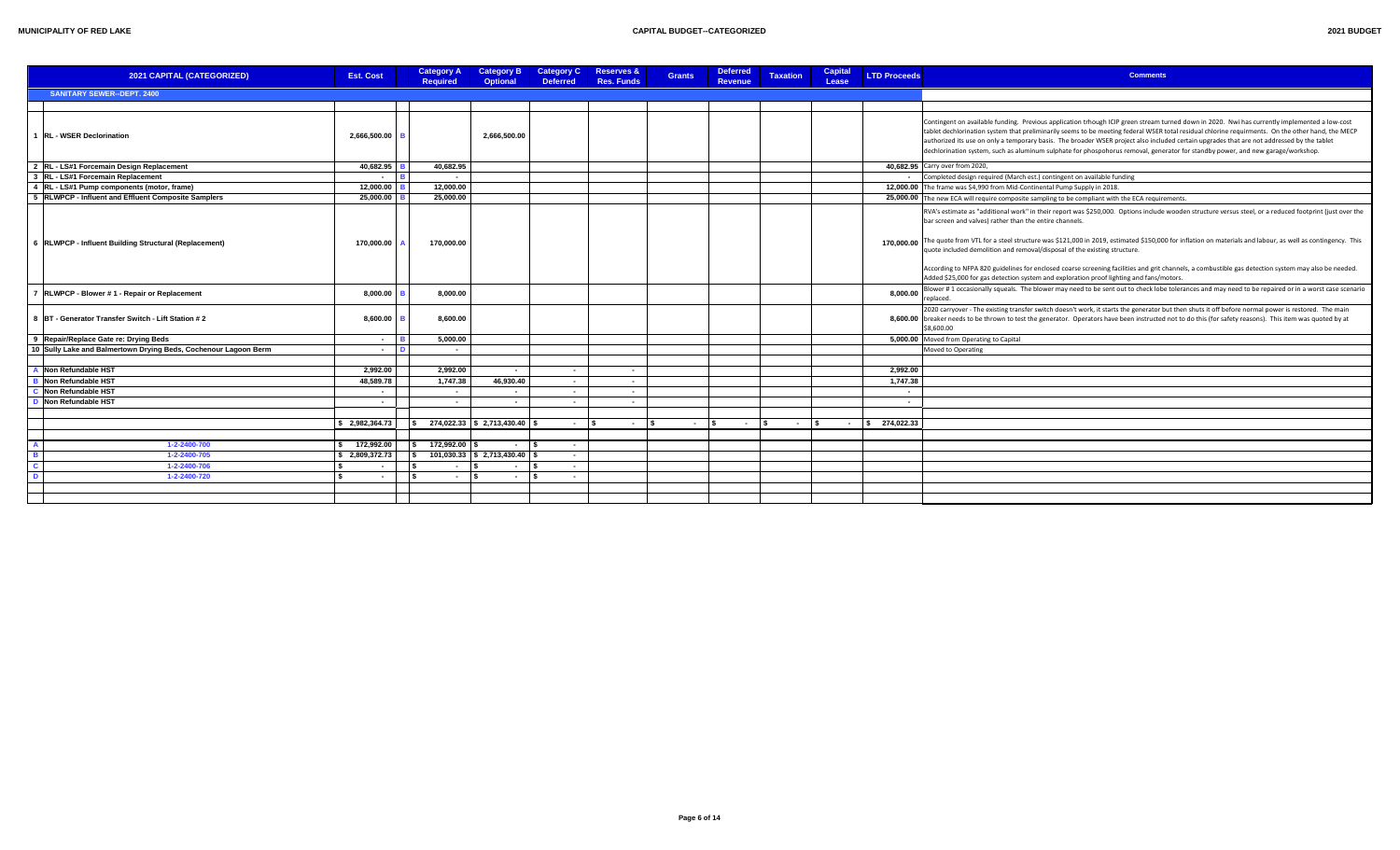| 2021 BUDGET |
|-------------|
|             |

| 2021 CAPITAL (CATEGORIZED)                                                    | <b>Est. Cost</b>         | <b>Category A</b><br><b>Required</b>   | <b>Category B</b><br><b>Optional</b> | <b>Category C</b><br><b>Reserves &amp;</b><br><b>Deferred</b><br><b>Res. Funds</b> | <b>Deferred</b><br><b>Grants</b><br><b>Revenue</b> | <b>Taxation</b> | Capital<br>Lease | <b>LTD Proceeds</b> | <b>Comments</b>                                                                                                                                                                                                                                                                                                                                                                                                                                   |
|-------------------------------------------------------------------------------|--------------------------|----------------------------------------|--------------------------------------|------------------------------------------------------------------------------------|----------------------------------------------------|-----------------|------------------|---------------------|---------------------------------------------------------------------------------------------------------------------------------------------------------------------------------------------------------------------------------------------------------------------------------------------------------------------------------------------------------------------------------------------------------------------------------------------------|
| <b>WATER TREATMENT PLANT--DEPT. 2405</b>                                      |                          |                                        |                                      |                                                                                    |                                                    |                 |                  |                     |                                                                                                                                                                                                                                                                                                                                                                                                                                                   |
|                                                                               |                          |                                        |                                      |                                                                                    |                                                    |                 |                  |                     |                                                                                                                                                                                                                                                                                                                                                                                                                                                   |
| <b>Reservoir Cleaning and Inspection</b>                                      | 27,500.00                | 27.500.00                              |                                      |                                                                                    |                                                    |                 |                  | 27,500.00           | Scantron Robotics was quoted in 2020 at \$4812.00 per facility x 5 facilities (Red Lake WTP, Red Lake Water Tower, Madsen WTP, Balmertown RPS, BCMI<br>WTP) = \$24,060 total + HST                                                                                                                                                                                                                                                                |
| 2 Distribution Leak Detection (Red Lake, Cochenour and Balmertown)            | 45.000.00                | 45.000.00                              |                                      | 45.000.00                                                                          |                                                    |                 |                  |                     | Carry over from 2020                                                                                                                                                                                                                                                                                                                                                                                                                              |
| BCMI & RLWTP - Endress + Hauser 12-pen Ecograph T Chart Recorder              | 20,000.00                | 20,000.00                              |                                      |                                                                                    |                                                    |                 |                  |                     | 20,000.00 Quote from synergy has cost of unit (\$5755) and cost of commissioning (\$2000) for a total cost per new unit installed being \$7755.                                                                                                                                                                                                                                                                                                   |
| 4 Intake and Outfall Inspections                                              | 25,000.00                | 25,000.00                              |                                      |                                                                                    |                                                    |                 |                  |                     | 25,000.00 For all WT and WPCP. No record of being done.                                                                                                                                                                                                                                                                                                                                                                                           |
| <b>Concrete Restoration Work</b>                                              | 10,000.00                | 10,000.00                              |                                      |                                                                                    |                                                    |                 |                  | 10,000.00           | Issues include: 1. Cochenour RWPS stairs; 2. Red Lake WPCP digester cover; 3. Madsen WTP sodium hypochlorite berm; 4. Red Lake WTP chlorine room<br>entrance; 5. Red Lake WTP ramp into chemical room                                                                                                                                                                                                                                             |
| 6 Backflow Preventer Installation and Replacement                             | 12,000.00                | 12,000.00                              |                                      |                                                                                    |                                                    |                 |                  |                     | Several backflow preventers failed testing in 2020, including Madsen WTP Domestic (Potable) Cold, BCMI WTP Process (Chemical) Room, BCMI WTP<br>12,000.00 Premise (what is this???), Balmertown WPCP and Red Lake WTP doesn't have one and needs one installed. Estimated \$2,000 each (except RL WTP<br>which may be \$4,000 due to modifying to accommodate new installation)                                                                   |
| <b>Annual Flow Meter Verifications</b>                                        | $\sim$                   |                                        |                                      |                                                                                    |                                                    |                 |                  |                     | Moved to Operating                                                                                                                                                                                                                                                                                                                                                                                                                                |
| 8 RLWTP - Generator Transfer Sweitch                                          | 26,500.00                | 26,500.00                              |                                      |                                                                                    |                                                    |                 |                  |                     | 26,500.00 Carry over from 2020. This item is quoted at \$25,600 + HST                                                                                                                                                                                                                                                                                                                                                                             |
| <b>RLWTP - 8" Raw Water Flow Meter</b>                                        | 8,000.00                 | 8,000.00                               |                                      |                                                                                    |                                                    |                 |                  | 8,000.00            | No spare raw water flow meter is in inventory. It is newer and not expected to fail anytime soon, however failure would be critical (ie. chemicals are<br>flow paced using the 4-20 mA signal from this flow meter) and PTTW reporting.                                                                                                                                                                                                           |
| 10 RLWTP - Post-Soda Ash Metering Pump                                        | 6,000.00                 | 6,000.00                               |                                      |                                                                                    |                                                    |                 |                  |                     | 6,000.00 No spares, consider purchasing a spare in 2021                                                                                                                                                                                                                                                                                                                                                                                           |
| 11 RLWTP - Polymer Metering System                                            | 5,000.00                 | 5,000.00                               |                                      |                                                                                    |                                                    |                 |                  |                     | 5,000.00 Build a chemical metering panel complete with drawdown cylinders, mount on the wall beside the polymer tank rather than having the metering pumps<br>mounted on top of the day tank. Purchase a spare metering pump (or test the used spares in the basement to verify they function)                                                                                                                                                    |
| 12 RL Water Tower - Fence in property                                         | 31,350.00                |                                        | 31,350.00                            |                                                                                    |                                                    |                 |                  |                     | Fencing around the property is estimated at \$55/foot, 6 ft fence, includes man gates and installation. Perimeter is estimated at 570 feet x \$55/ft =<br>$$31,350 + HST$                                                                                                                                                                                                                                                                         |
| 13 RL Water Tower - Security Camera Install                                   | 1,500.00                 |                                        | 1,500.00                             |                                                                                    |                                                    |                 |                  |                     |                                                                                                                                                                                                                                                                                                                                                                                                                                                   |
| 14 BRPS - Reznor natural Gas Suspension Heaters * 5                           | 30,000.00                |                                        | 30,000.00                            |                                                                                    |                                                    |                 |                  |                     | Building already has natural gas (forced air element heated via boiler, hot water tank). This upgrade would replace ceiling mount electric heaters with<br>NG units. 4.4yr ROI, savings with NG was not realized in comparison to other Municipal Water plants by only dealing with forced air unit.                                                                                                                                              |
| 15 CWTP - Reznor suspension Heaters x 4 (or Reconfigure Existing System)      | 24,000.00                | 24.000.00                              |                                      | 24,000.00                                                                          |                                                    |                 |                  |                     | Consider replacing the boiler suspension heaters with natural gas burner heaters like in Red Lake. It looks like a 350,000 BTU Reznor (verify BTU's<br>required) is about \$2,500.00 + HST + install. Alternately, perhaps the existing system could be reconfigured to make it work properly (recirculation,<br>piping, valving to each heater independently).                                                                                   |
| 16 CWTP - Actuators - 1300 in-lbs x 2                                         | 6,000.00                 | 6,000.00                               |                                      |                                                                                    |                                                    |                 |                  | 6,000.00            | The spare 1300 in lbs actuator in BCMI DWS was installed on Train #3 Effluent in 2020. That may have been the last spare in inventory. Order two<br>more in 2021.                                                                                                                                                                                                                                                                                 |
| 17 MWTP - High Lift Pump VFD wiring, programming and commissioning.           | 15.000.00                | 15.000.00                              |                                      |                                                                                    |                                                    |                 |                  |                     | Carry over from last year. Was budgeted for \$6,000.00. Once site visit was completed it was determined that it is not just a programming issue. VFDs<br>15,000.00 need to be wired to the PLC properly, added to input and output cards and then programming and commissioning, new quote is \$12,911.84. Currently<br>the pumps do not increase/decrease speed based on demand, and therefore there is no reduction in electricity consumption. |
| 18 MWTP - Spare PLC Components (Input, Output, Analog, Communication Modules) | 8,000.00                 | 8,000.00                               |                                      |                                                                                    |                                                    |                 |                  | 8,000.00            | Consider purchasing \$8,000 or so of spare PLC components (power module, ethernet module, communication module, bus. module, analog I/O<br>nodule, analog in module, expansion rack module). They would serve as spare for all PLCs. Good idea to do this before these PLCs become obsolete.                                                                                                                                                      |
| 19 Chlorine Residual Analyzer                                                 | 5,000.00                 | 5,000.00                               |                                      |                                                                                    |                                                    |                 |                  | 5,000.00            | The Wallace and Tiernan Depolox 3 (Plus) is discontinued and chlorine probes can no longer be purchased for it. When the probe fails, the entire<br>analyzer will need to be replaced.                                                                                                                                                                                                                                                            |
|                                                                               |                          |                                        |                                      |                                                                                    |                                                    |                 |                  |                     |                                                                                                                                                                                                                                                                                                                                                                                                                                                   |
|                                                                               |                          |                                        |                                      |                                                                                    |                                                    |                 |                  |                     |                                                                                                                                                                                                                                                                                                                                                                                                                                                   |
| Non Refundable HST                                                            | 727.76                   | 176.00                                 | 551.76                               | $\sim$                                                                             |                                                    |                 |                  | 176.00              |                                                                                                                                                                                                                                                                                                                                                                                                                                                   |
| Non Refundable HST                                                            | 4.655.20                 | 4.100.80                               | 554.40                               | 1,214.40<br>$\sim$ $-$                                                             |                                                    |                 |                  | 2.886.40            |                                                                                                                                                                                                                                                                                                                                                                                                                                                   |
| Non Refundable HST                                                            | $\sim$                   | $\sim$                                 | $\sim$ 100 $\mu$                     | $\sim$<br>$\sim$                                                                   |                                                    |                 |                  | $\sim$              |                                                                                                                                                                                                                                                                                                                                                                                                                                                   |
|                                                                               |                          |                                        |                                      |                                                                                    |                                                    |                 |                  |                     |                                                                                                                                                                                                                                                                                                                                                                                                                                                   |
|                                                                               | 311,232.96               | 247,276.80                             | 63,956.16 \$                         | 70,214.40<br>$\mathbf{s}$<br>$\sim$                                                | $\overline{\phantom{a}}$<br>$\sim$                 | $-$ Is          | $\sim$           | \$177,062.40        |                                                                                                                                                                                                                                                                                                                                                                                                                                                   |
|                                                                               |                          |                                        |                                      |                                                                                    |                                                    |                 |                  |                     |                                                                                                                                                                                                                                                                                                                                                                                                                                                   |
| 1-2-2405-700                                                                  | 42,077.76                | 10,176.00                              | 31,901.76 \$                         | $\sim$                                                                             |                                                    |                 |                  |                     |                                                                                                                                                                                                                                                                                                                                                                                                                                                   |
| 1-2-2405-705                                                                  | 269,155.20<br>$\sim$ $-$ | 237,100.80<br>l S<br>l s<br>$\sim$ $-$ | 32,054.40 \$<br>∣\$.                 | $\sim$                                                                             |                                                    |                 |                  |                     |                                                                                                                                                                                                                                                                                                                                                                                                                                                   |
| 1-2-2405-712                                                                  |                          |                                        | $ \sqrt{s}$                          | $\sim$                                                                             |                                                    |                 |                  |                     |                                                                                                                                                                                                                                                                                                                                                                                                                                                   |
|                                                                               |                          |                                        |                                      |                                                                                    |                                                    |                 |                  |                     |                                                                                                                                                                                                                                                                                                                                                                                                                                                   |
|                                                                               |                          |                                        |                                      |                                                                                    |                                                    |                 |                  |                     |                                                                                                                                                                                                                                                                                                                                                                                                                                                   |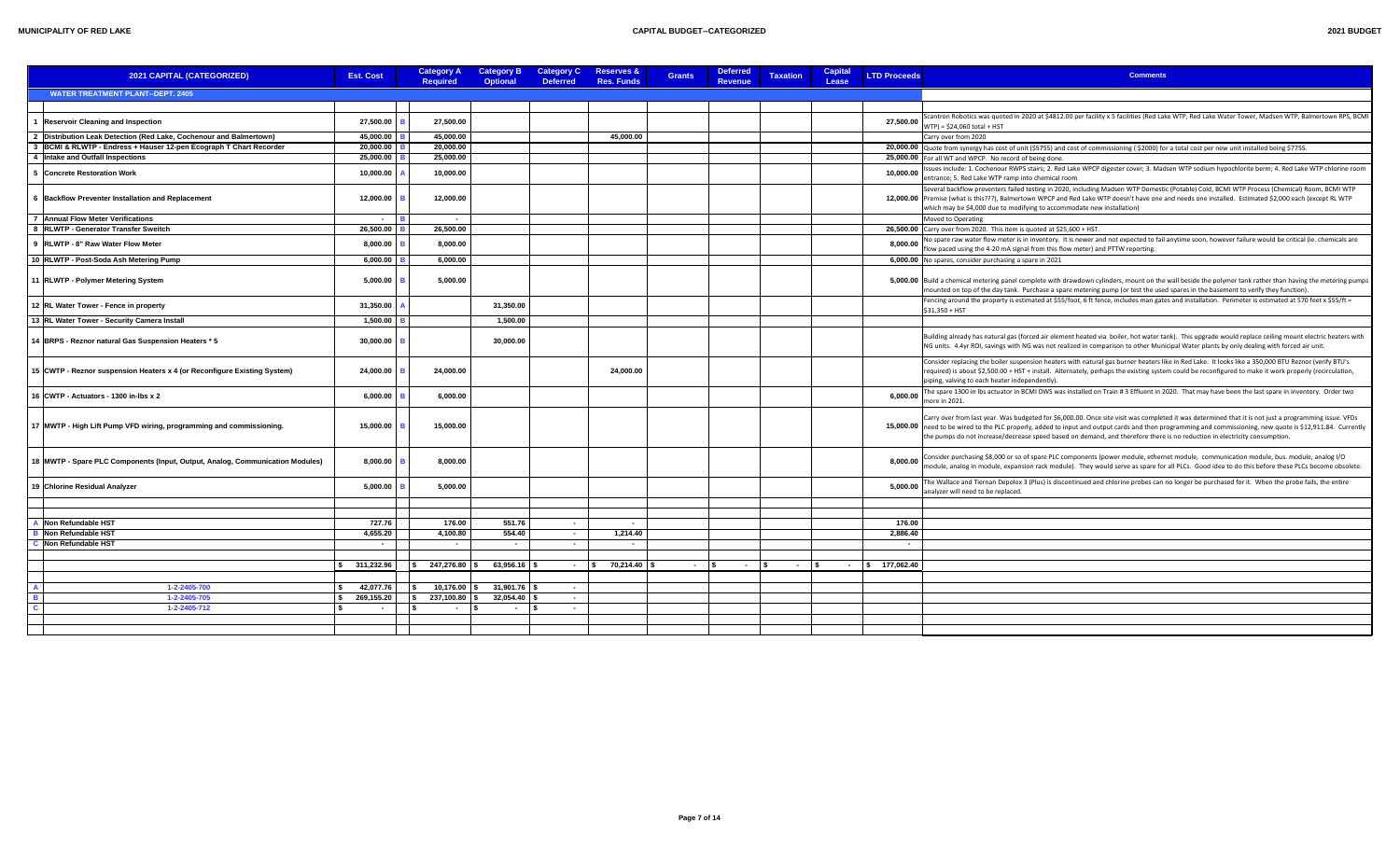| 2021 BUDGET |
|-------------|
|             |

| 2021 CAPITAL (CATEGORIZED)<br><b>Est. Cost</b>                               | <b>Category A</b><br>Required              | <b>Category B</b><br>Optional | <b>Category C</b><br>Deferred    | <b>Reserves &amp;</b><br>Res. Funds | Grants      | <b>Deferred</b><br>Revenue | <b>Taxation</b> | Capital<br>Lease | <b>LTD Proceeds</b>   | <b>Comments</b>                                 |
|------------------------------------------------------------------------------|--------------------------------------------|-------------------------------|----------------------------------|-------------------------------------|-------------|----------------------------|-----------------|------------------|-----------------------|-------------------------------------------------|
| <b>WASTE TRANSFER SITE--DEPT. 2415</b>                                       |                                            |                               |                                  |                                     |             |                            |                 |                  |                       |                                                 |
|                                                                              |                                            |                               |                                  |                                     |             |                            |                 |                  |                       |                                                 |
| $1$ $ATV$<br>9,023.00                                                        |                                            | 9,023.00                      |                                  |                                     |             |                            |                 |                  |                       |                                                 |
| 2 Hydro axe<br>25,000.00                                                     |                                            | 25,000.00                     |                                  |                                     |             |                            |                 |                  |                       |                                                 |
| 3 Clearing / grubbing / cut fill<br>50,000.00                                |                                            | 50,000.00                     |                                  |                                     |             |                            |                 |                  |                       |                                                 |
| 4 Berm development<br>50,000.00                                              | 50,000.00                                  |                               |                                  |                                     |             |                            |                 |                  |                       | 50,000.00 2nd lift of cell 1 required this year |
|                                                                              |                                            |                               |                                  |                                     |             |                            |                 |                  |                       |                                                 |
|                                                                              |                                            |                               |                                  |                                     |             |                            |                 |                  |                       |                                                 |
| A Non Refundable HST<br>$\sim$                                               | $\sim$                                     | $\sim$                        | $\sim$                           |                                     |             |                            |                 |                  | $\sim$                |                                                 |
| <b>B</b> Non Refundable HST<br>158.80                                        | $\sim$                                     | 158.80                        | $\sim 100$                       |                                     |             |                            |                 |                  | $\sim$                |                                                 |
| C Non Refundable HST<br>$\sim$                                               | $\sim$                                     | $\sim$                        | $\sim$ $-$                       |                                     |             |                            |                 |                  | $\sim$                |                                                 |
| <b>D</b> Non Refundable HST<br>2,200.00                                      | 880.00                                     | 1,320.00                      | $\sim$                           |                                     |             |                            |                 |                  | 880.00                |                                                 |
|                                                                              |                                            |                               |                                  |                                     |             |                            |                 |                  |                       |                                                 |
| \$ 136,381.80                                                                | 50,880.00 \$<br>$\overline{\mathbf{s}}$    | 85,501.80 \$                  | $ s$                             | $ \sqrt{s}$                         | $ \sqrt{2}$ | $ \sqrt{s}$                | $ \sqrt{S}$     |                  | $-$ \$ 50,880.00      |                                                 |
|                                                                              |                                            |                               |                                  |                                     |             |                            |                 |                  |                       |                                                 |
| 1-2-2415-700<br>$\Delta$<br>$\sim$                                           | $\sqrt{ }$                                 | - IS<br>$ \sqrt{5}$           | $\sim$ $-$                       |                                     |             |                            |                 |                  |                       |                                                 |
| $\overline{\mathbf{R}}$<br>1-2-2415-705<br>9,181.80<br>l S                   | $\sqrt{2}$                                 | $9,181.80$ \$<br>$ \sqrt{5}$  | $\sim$                           |                                     |             |                            |                 |                  |                       |                                                 |
| $\mathbf{C}$<br>1-2-2415-716<br>l S<br>$\sim$                                | $\sqrt{2}$<br>$ \sqrt{5}$                  | $ \sqrt{2}$                   | $\sim 10^{-1}$                   |                                     |             |                            |                 |                  |                       |                                                 |
| $\overline{D}$<br>1-2-2415-720<br>127,200.00<br>$\mathbf{s}$                 | $50,880.00$ \$<br>$\overline{\phantom{a}}$ | 76,320.00 \$                  | $\sim$ $-$                       |                                     |             |                            |                 |                  |                       |                                                 |
|                                                                              |                                            |                               |                                  |                                     |             |                            |                 |                  |                       |                                                 |
| RECYCLING--DEPT. 2420                                                        |                                            |                               |                                  |                                     |             |                            |                 |                  |                       |                                                 |
|                                                                              |                                            |                               |                                  |                                     |             |                            |                 |                  |                       |                                                 |
|                                                                              |                                            |                               |                                  |                                     |             |                            |                 |                  |                       |                                                 |
| 1 Recycle Trailer Heater<br>12,388.00<br>2 Spare Cylinder Repair<br>5,539.52 | 12,388.00<br>5,539.52                      |                               |                                  |                                     |             |                            |                 |                  | 12,388.00<br>5,539.52 |                                                 |
| 3 Power Pak up grades for winter operations<br>12,700.00                     | 12,700.00                                  |                               |                                  |                                     |             |                            |                 |                  | 12,700.00             |                                                 |
|                                                                              |                                            |                               |                                  |                                     |             |                            |                 |                  |                       |                                                 |
|                                                                              |                                            |                               |                                  |                                     |             |                            |                 |                  |                       |                                                 |
|                                                                              |                                            |                               |                                  |                                     |             |                            |                 |                  |                       |                                                 |
| A Non Refundable HST<br>$\sim$                                               | $\sim$ $-$                                 | $\sim$ $-$                    | $\sim$                           | $\sim$                              |             |                            |                 |                  | $\sim$                |                                                 |
| <b>B</b> Non Refundable HST<br>539.04                                        | 539.04                                     | $\sim$ $-$                    | $\sim 10^{-1}$                   | $\sim$                              |             |                            |                 |                  | 539.04                |                                                 |
| C Non Refundable HST<br>$\sim$                                               | $\sim$                                     | $\sim$ $-$                    | $\sim$ $-$                       | $\sim$                              |             |                            |                 |                  | $\sim$                |                                                 |
| <b>D</b> Non Refundable HST<br>$\sim$                                        | $\sim$ $-$                                 | $\sim$                        | $\sim$ $-$                       | $\sim$                              |             |                            |                 |                  | $\sim$                |                                                 |
|                                                                              |                                            |                               |                                  |                                     |             |                            |                 |                  |                       |                                                 |
| $\frac{1}{5}$ 31,166.56                                                      | $\frac{1}{2}$ \$ 31,166.56 \$              | $ \sqrt{s}$                   | $ \vert$ s                       | $ \sqrt{s}$                         | $ \vert$ s  | $ s$                       | $ s$            |                  | $-$ \$ 31,166.56      |                                                 |
|                                                                              |                                            |                               |                                  |                                     |             |                            |                 |                  |                       |                                                 |
| 1-2-2420-700<br>$\Delta$<br>$\overline{\phantom{a}}$<br>$\overline{B}$       | $\sqrt{ }$                                 | $\sim$ $\sim$<br>- IS         | $\sim 10^{-11}$                  | $\sim$ $-$                          |             |                            |                 |                  |                       |                                                 |
| 1-2-2420-705<br>31,166.56<br>$\mathbf{s}$<br>1-2-2420-716                    | $31,166.56$ \$<br>$\sim$                   | $-$ \$                        | $ \sqrt{2}$                      | $\sim$                              |             |                            |                 |                  |                       |                                                 |
| $\sim$<br>1-2-2420-720<br>D<br>ls.<br>$\sim 100$                             | $\sqrt{2}$<br>- IS<br>$\sqrt{2}$           | $ \sqrt{s}$<br>$-$ \$<br>$ s$ | <b>Contract</b><br>$\sim$ $\sim$ | $\sim$<br>$\sim$ 100 $\mu$          |             |                            |                 |                  |                       |                                                 |
|                                                                              |                                            |                               |                                  |                                     |             |                            |                 |                  |                       |                                                 |
|                                                                              |                                            |                               |                                  |                                     |             |                            |                 |                  |                       |                                                 |
|                                                                              |                                            |                               |                                  |                                     |             |                            |                 |                  |                       |                                                 |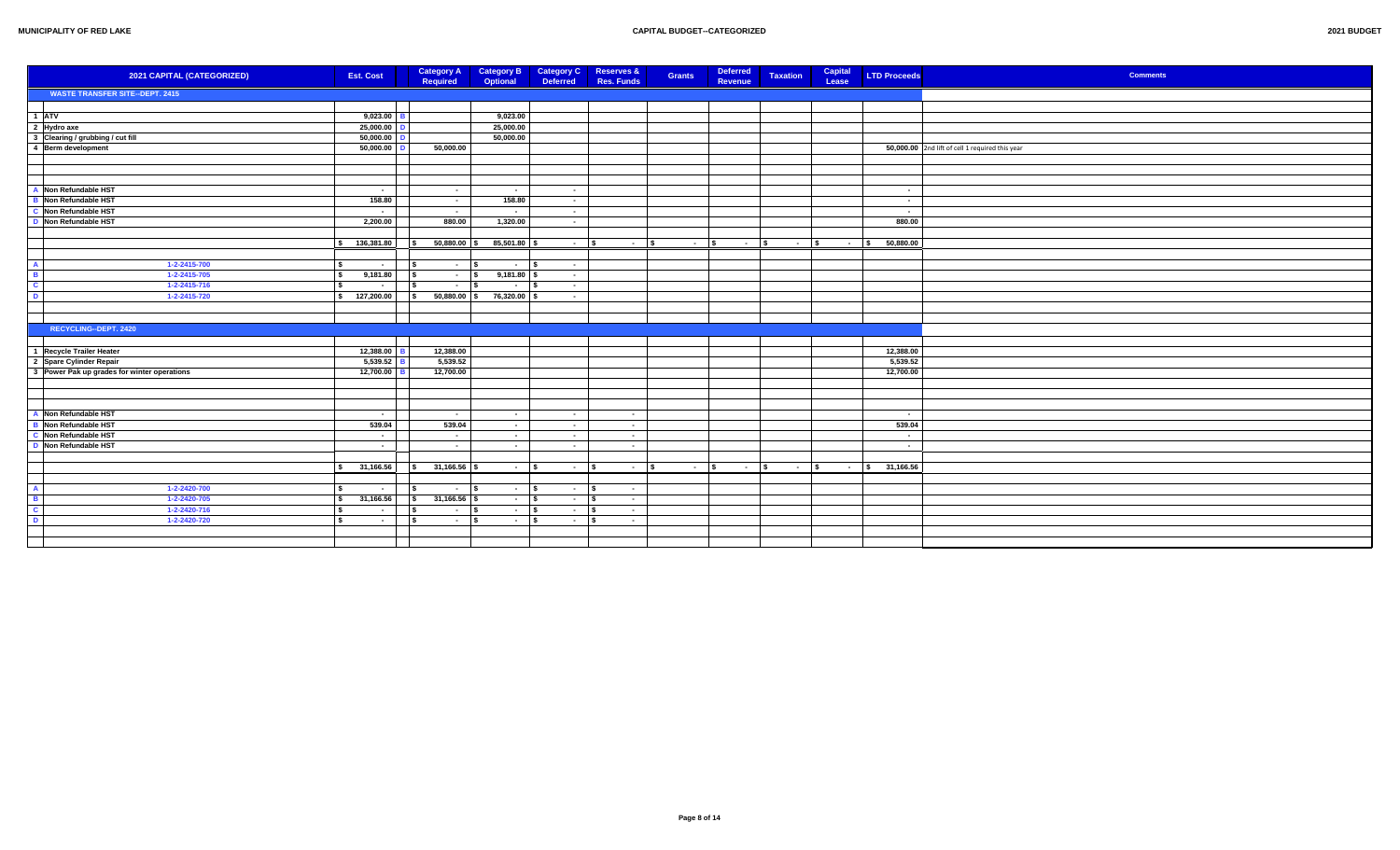| <b>2021 BUDGET</b> |  |  |
|--------------------|--|--|
|                    |  |  |

| 2021 CAPITAL (CATEGORIZED)                                                                        | <b>Est. Cost</b> | <b>Category A</b><br>Required           | <b>Category B</b><br>Optional |             | Category C Reserves &<br>Deferred Res. Funds | <b>Grants</b>                                                                                | <b>Deferred</b><br>Revenue | <b>Taxation</b>                    | Capital<br>Lease     | <b>LTD Proceeds</b>      | <b>Comments</b>                                    |
|---------------------------------------------------------------------------------------------------|------------------|-----------------------------------------|-------------------------------|-------------|----------------------------------------------|----------------------------------------------------------------------------------------------|----------------------------|------------------------------------|----------------------|--------------------------|----------------------------------------------------|
| FACILITIES--DEPT. 2750                                                                            |                  |                                         |                               |             |                                              |                                                                                              |                            |                                    |                      |                          |                                                    |
|                                                                                                   | 5,000.00         |                                         | 5,000.00                      |             |                                              |                                                                                              |                            |                                    |                      |                          |                                                    |
|                                                                                                   | 20,000.00        | 20,000.00                               |                               |             |                                              |                                                                                              |                            |                                    |                      | 20,000.00                |                                                    |
|                                                                                                   | 5,995.00         |                                         | 5,995.00                      |             |                                              |                                                                                              |                            |                                    |                      |                          |                                                    |
| 1 Signage as per strategic plan<br>2 LED Lighting<br>3 Trailer<br>4 Truck<br>5 Arena/Hall Cameras | 39,214.00        |                                         | 39,214.00                     |             |                                              |                                                                                              |                            |                                    |                      |                          | Moved to B                                         |
|                                                                                                   | 800.00           |                                         | 800.00                        |             |                                              |                                                                                              |                            |                                    |                      |                          |                                                    |
|                                                                                                   |                  |                                         |                               |             |                                              |                                                                                              |                            |                                    |                      |                          |                                                    |
|                                                                                                   | $\sim$           | $\sim$                                  | $\sim$                        | $\sim$ $-$  |                                              |                                                                                              |                            |                                    |                      | $\sim$                   |                                                    |
| $\frac{A}{B}$                                                                                     | 1,249.76         | 352.00                                  | 897.76                        | $\sim 100$  |                                              |                                                                                              |                            |                                    |                      | 352.00                   |                                                    |
| $\overline{c}$                                                                                    | $\sim$           | $\overline{\phantom{a}}$                | $\sim$                        | $\sim$      |                                              |                                                                                              |                            |                                    |                      | $\sim$                   |                                                    |
|                                                                                                   |                  |                                         |                               |             |                                              |                                                                                              |                            |                                    |                      |                          |                                                    |
|                                                                                                   | 72,258.76        | 20,352.00 \$<br>l s                     | $51,906.76$ \$                | $ \sqrt{s}$ | $ \sqrt{5}$                                  | $ \vert$ s                                                                                   | $ s$                       | $ s$                               | $ \sqrt{5}$          | 20,352.00                |                                                    |
|                                                                                                   |                  |                                         |                               |             |                                              |                                                                                              |                            |                                    |                      |                          |                                                    |
| $\overline{A}$<br>1-2-2750-700                                                                    | $\sim$           | l S<br>$-1$ s                           | l s<br>$\sim$ $-$             | $\sim 100$  |                                              |                                                                                              |                            |                                    |                      |                          |                                                    |
| 1-2-2750-705                                                                                      | 72,258.76        | $\sqrt{S}$                              | 20,352.00 \$ 51,906.76 \$     | $\sim 100$  |                                              |                                                                                              |                            |                                    |                      |                          |                                                    |
| $\overline{c}$<br>1-2-2750-710                                                                    | $\sim$           | $\overline{\phantom{a}}$<br>$\sim$      | IS.<br>$\sim$                 | $\sim$      |                                              |                                                                                              |                            |                                    |                      |                          |                                                    |
| $\sim$                                                                                            |                  |                                         |                               |             |                                              |                                                                                              |                            |                                    |                      |                          |                                                    |
|                                                                                                   |                  |                                         |                               |             |                                              |                                                                                              |                            |                                    |                      |                          |                                                    |
| <b>PARKS--DEPT. 2751</b>                                                                          |                  |                                         |                               |             |                                              |                                                                                              |                            |                                    |                      |                          |                                                    |
|                                                                                                   |                  |                                         |                               |             |                                              |                                                                                              |                            |                                    |                      |                          |                                                    |
| 1 Sundial in Norseman Park                                                                        | 30,866.42        |                                         | 30,866.42                     |             |                                              |                                                                                              |                            |                                    |                      | $\sim$                   |                                                    |
| 2 Christmas Tree                                                                                  | 5,000.00         |                                         | 5,000.00                      |             |                                              |                                                                                              |                            |                                    |                      |                          | - Estimate only - unsure of what the cost would be |
| 3 Dog Park<br>4 Park Surveillance Package                                                         | 51,000.00        | 51,000.00                               |                               |             |                                              | 45,900.00                                                                                    |                            |                                    |                      | 5,997.60                 |                                                    |
|                                                                                                   | $3,600.00$ E     |                                         | 3,600.00                      |             |                                              |                                                                                              |                            |                                    |                      | $\overline{\phantom{a}}$ |                                                    |
|                                                                                                   |                  |                                         |                               |             |                                              |                                                                                              |                            |                                    |                      |                          |                                                    |
| A Non Refundable HST                                                                              | 543.25           | $\sim$ 100 $\pm$                        | 543.25                        | $\sim$ $-$  | $\sim$ $-$                                   |                                                                                              |                            |                                    |                      | $\overline{\phantom{a}}$ |                                                    |
| <b>B</b> Non Refundable HST                                                                       | 1,048.96         | 897.60                                  | 151.36                        | $\sim$ $-$  | $\sim$ $-$                                   |                                                                                              |                            |                                    |                      | <b>Section</b>           |                                                    |
| C Non Refundable HST                                                                              | $\sim$           | $\sim$                                  | $\sim$                        | $\sim$      | $\sim$                                       |                                                                                              |                            |                                    |                      |                          |                                                    |
|                                                                                                   |                  |                                         |                               |             |                                              |                                                                                              |                            |                                    |                      |                          |                                                    |
|                                                                                                   | 92,058.63        | $\frac{1}{5}$ 51,897.60 \$ 40,161.03 \$ |                               | $ s$        |                                              | $\begin{array}{ c c c c c c c c } \hline \text{S} & \text{45,900.00} & \text{S} \end{array}$ |                            | $\sim$ $\sim$ $\sim$ $\sim$ $\sim$ | $\sim$ $\sim$ $\sim$ | 5,997.60                 |                                                    |
| $\overline{A}$                                                                                    |                  |                                         |                               |             |                                              |                                                                                              |                            |                                    |                      |                          |                                                    |
| 1-2-2751-705                                                                                      | 31,409.67        | $\mathbf{s}$<br>$ \sqrt{2}$             | $31,409.67$ \$                | $\sim$ $-$  |                                              |                                                                                              |                            |                                    |                      |                          |                                                    |
| 1-2-2751-720<br>$\mathbf{c}$                                                                      | 60,648.96        | $51,897.60$ \$<br>$\sqrt{2}$            | $8,751.36$ \$                 | $\sim 100$  |                                              |                                                                                              |                            |                                    |                      |                          |                                                    |
| 1-2-2751-722                                                                                      | $\sim$           | $\sim$<br>$-1$ s                        | $-$ \$                        | $\sim$ $-$  |                                              |                                                                                              |                            |                                    |                      |                          |                                                    |
|                                                                                                   |                  |                                         |                               |             |                                              |                                                                                              |                            |                                    |                      |                          |                                                    |
|                                                                                                   |                  |                                         |                               |             |                                              |                                                                                              |                            |                                    |                      |                          |                                                    |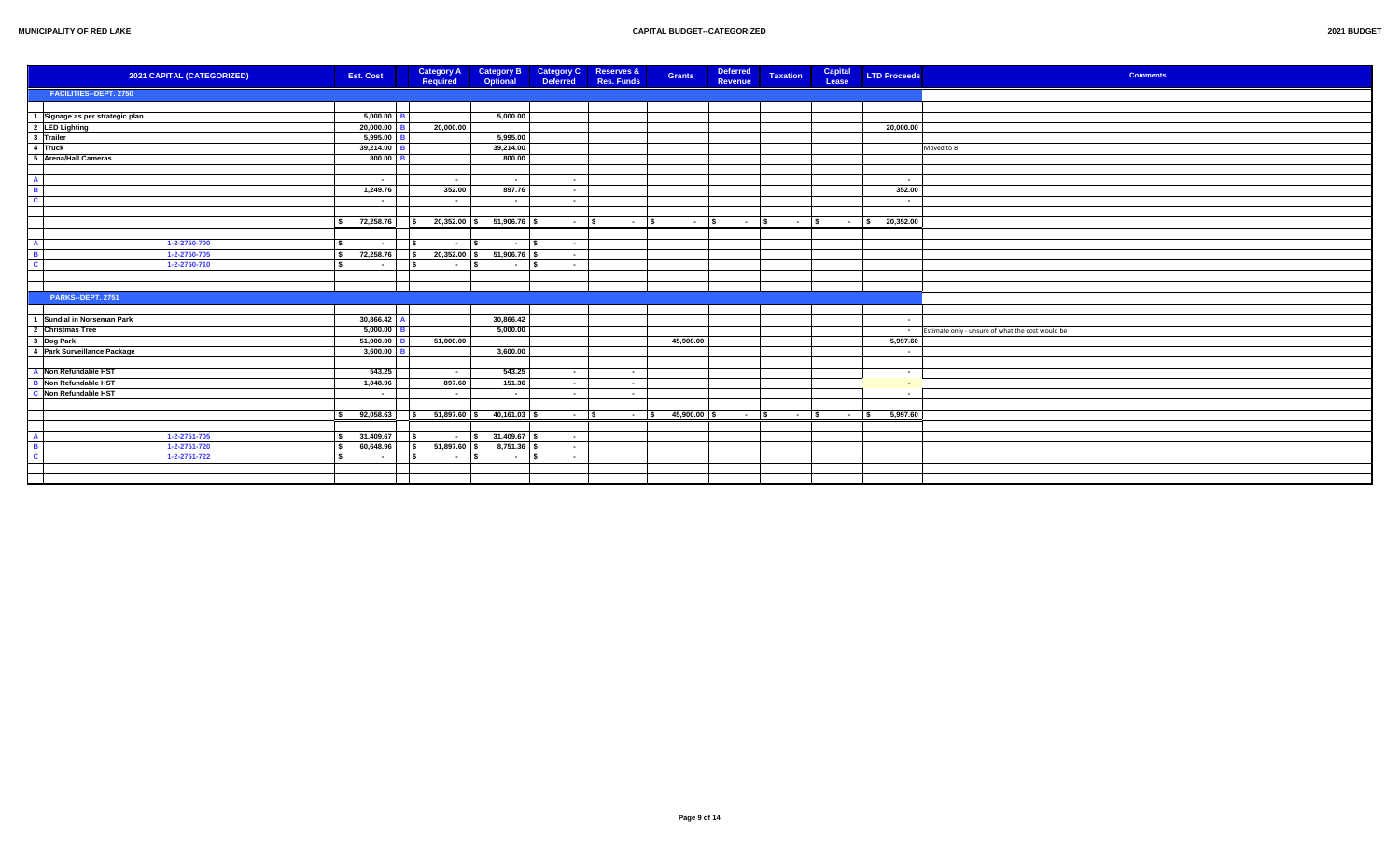|                                     | 2021 CAPITAL (CATEGORIZED) | <b>Est. Cost</b> | <b>Category A</b><br>Required | Category B<br>Optional      | Category C<br><b>Deferred</b> | <b>Reserves &amp;</b><br>Res. Funds | <b>Grants</b> | <b>Deferred</b><br>Revenue | <b>Taxation</b>      | Capital<br>Lease                                                           | <b>LTD Proceeds</b>      | <b>Comments</b> |
|-------------------------------------|----------------------------|------------------|-------------------------------|-----------------------------|-------------------------------|-------------------------------------|---------------|----------------------------|----------------------|----------------------------------------------------------------------------|--------------------------|-----------------|
| MUNICIPAL OFFICE--DEPT. 2754        |                            |                  |                               |                             |                               |                                     |               |                            |                      |                                                                            |                          |                 |
|                                     |                            |                  |                               |                             |                               |                                     |               |                            |                      |                                                                            |                          |                 |
| 1 Replace Paving Stone/Resink Lamps |                            | 12,500.00        |                               | 12,500.00                   |                               |                                     |               |                            |                      |                                                                            |                          |                 |
| 2 Stain/Repair Siding               |                            | 28,449.83        | 28,449.83                     |                             |                               |                                     |               |                            |                      |                                                                            | 28,449.83                |                 |
| 3 GeoThermal Pumps                  |                            | 26,800.00        | 26,800.00                     |                             |                               |                                     |               |                            |                      |                                                                            | 26,800.00                |                 |
|                                     |                            |                  |                               |                             |                               |                                     |               |                            |                      |                                                                            |                          |                 |
| A Non Refundable HST                |                            | 500.72           | 500.72                        | $\sim$                      |                               | $\sim$                              |               |                            |                      |                                                                            | 500.72                   |                 |
| <b>B</b> Non Refundable HST         |                            | $\sim$           |                               |                             | $\sim$                        | $\sim$ $-$                          |               | $\sim$                     |                      |                                                                            | $\sim$                   |                 |
| <b>C</b> Non Refundable HST         |                            | 471.68           | $\sim$<br>471.68              | $\sim$<br>$\sim$ $-$        | $\sim$<br>$\sim$ $-$          | $\sim$ $-$                          |               | $\sim$ $-$<br>$\sim$ $-$   |                      |                                                                            | 471.68                   |                 |
| D Non Refundable HST                |                            | 220.00           | $\sim$                        | 220.00                      | $\sim$                        | $\sim$                              |               | $\sim$                     |                      |                                                                            | $\sim$                   |                 |
|                                     |                            |                  |                               |                             |                               |                                     |               |                            |                      |                                                                            |                          |                 |
|                                     |                            | 68,942.23        |                               | $56,222.23$ \$ 12,720.00 \$ | - Is                          | $ s$                                |               | $-$ \$<br>$ \sqrt{5}$      |                      | $ \begin{array}{ccc} - & \end{array}$ $\begin{array}{ccc} - & \end{array}$ | 56,222.23                |                 |
|                                     |                            |                  |                               |                             |                               |                                     |               |                            |                      |                                                                            |                          |                 |
|                                     | 1-2-2754-700               | 28,950.55        | 28,950.55 \$                  | $ \sqrt{s}$                 | $\sim$                        |                                     |               |                            |                      |                                                                            |                          |                 |
|                                     | 1-2-2754-703               |                  | $ \sqrt{2}$                   | $ \sqrt{s}$                 | $\sim$                        |                                     |               |                            |                      |                                                                            |                          |                 |
|                                     | 1-2-2754-705               | 27,271.68        | 27,271.68 \$<br>l S           | $ \sqrt{s}$                 | $\sim 100$                    |                                     |               |                            |                      |                                                                            |                          |                 |
|                                     | 1-2-2754-709               | 12,720.00        | $ \vert$ s                    | $12,720.00$ \$              | $\sim$ $-$                    |                                     |               |                            |                      |                                                                            |                          |                 |
|                                     |                            |                  |                               |                             |                               |                                     |               |                            |                      |                                                                            |                          |                 |
|                                     |                            |                  |                               |                             |                               |                                     |               |                            |                      |                                                                            |                          |                 |
| DOCKS--DEPT. 2756                   |                            |                  |                               |                             |                               |                                     |               |                            |                      |                                                                            |                          |                 |
|                                     |                            |                  |                               |                             |                               |                                     |               |                            |                      |                                                                            |                          |                 |
| 1 Cochenour Dock Repairs            |                            | 20,000.00        | 20,000.00                     |                             |                               |                                     |               |                            |                      |                                                                            | 20,000.00                |                 |
|                                     |                            |                  |                               |                             |                               |                                     |               |                            |                      |                                                                            |                          |                 |
|                                     |                            |                  |                               |                             |                               |                                     |               |                            |                      |                                                                            |                          |                 |
|                                     |                            |                  |                               |                             |                               |                                     |               |                            |                      |                                                                            |                          |                 |
| A Non Refundable HST                |                            | 352.00           | 352.00                        | $\sim$                      | $\sim$                        |                                     |               |                            |                      |                                                                            | 352.00                   |                 |
|                                     |                            |                  |                               |                             |                               |                                     |               |                            |                      |                                                                            |                          |                 |
|                                     |                            | 20,352.00        | $20,352.00$ \$<br>ا خ         | $ s$                        | $\sim$ $\sim$                 | $ s$                                |               | $-$ s<br>$ s$              | $\sim$ $\sim$ $\sim$ |                                                                            | 20,352.00<br>$ \sqrt{s}$ |                 |
|                                     |                            |                  |                               |                             |                               |                                     |               |                            |                      |                                                                            |                          |                 |
|                                     | 1-2-2756-705               | 20,352.00        | 20,352.00                     | $\sim$                      | $\sim$                        |                                     |               |                            |                      |                                                                            |                          |                 |
|                                     |                            |                  |                               |                             |                               |                                     |               |                            |                      |                                                                            |                          |                 |
|                                     |                            |                  |                               |                             |                               |                                     |               |                            |                      |                                                                            |                          |                 |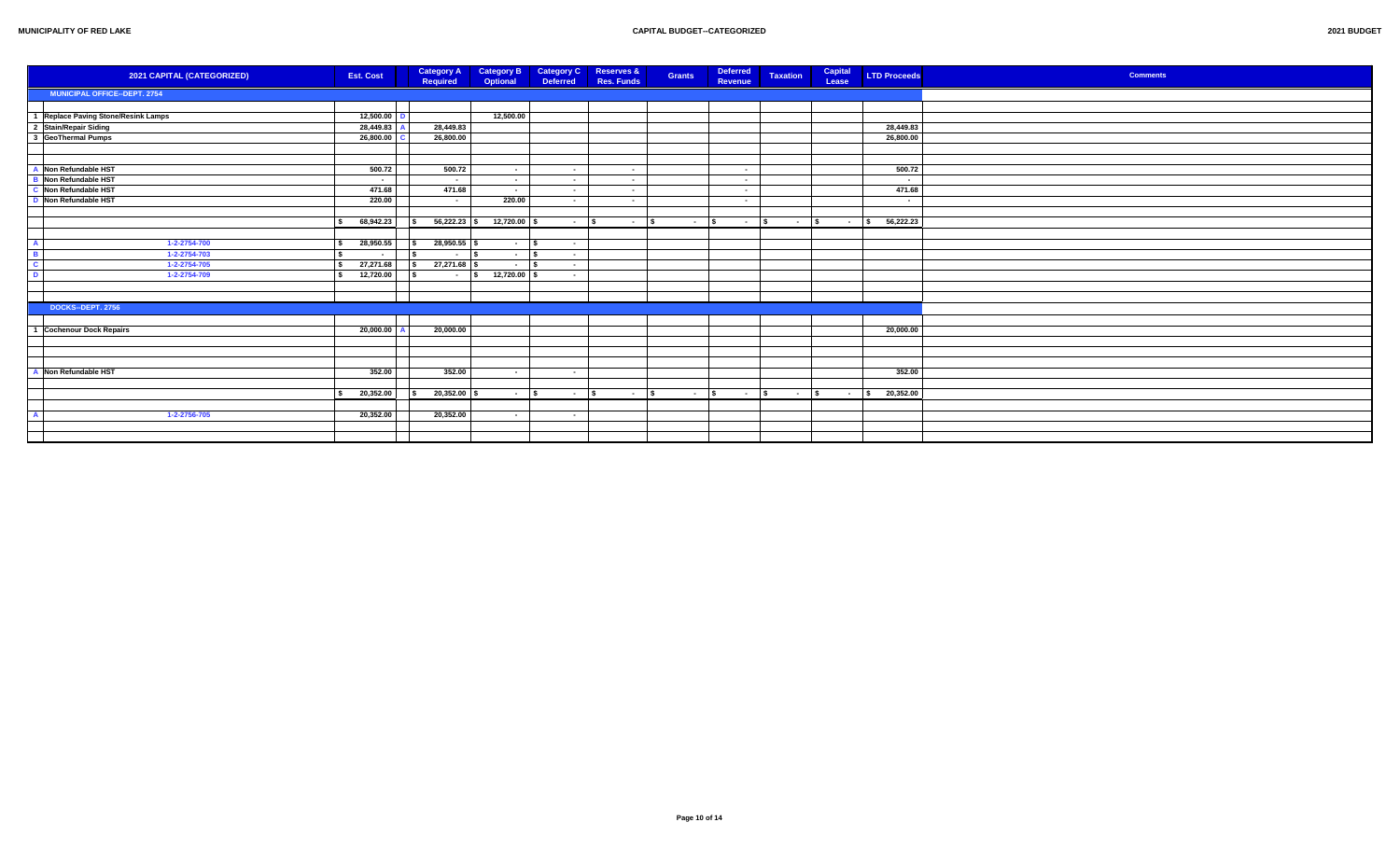| 2021 CAPITAL (CATEGORIZED)                                                  | <b>Est. Cost</b>         | <b>Category A</b><br>Required | <b>Category B</b><br>Optional | <b>Category C</b><br>Deferred | <b>Reserves &amp;</b><br>Res. Funds | Grants         | <b>Deferred</b><br>Revenue | <b>Taxation</b>                           | Capital<br>Lease | <b>LTD Proceeds</b> | <b>Comments</b> |
|-----------------------------------------------------------------------------|--------------------------|-------------------------------|-------------------------------|-------------------------------|-------------------------------------|----------------|----------------------------|-------------------------------------------|------------------|---------------------|-----------------|
| <b>RECREATION CLUSTER--DEPT. 2757</b>                                       |                          |                               |                               |                               |                                     |                |                            |                                           |                  |                     |                 |
|                                                                             |                          |                               |                               |                               |                                     |                |                            |                                           |                  |                     |                 |
| 1 Landscaping from Road Project<br>2 Infield Dirt<br>3 Reinforce Lamp Posts | 15,000.00                | 15,000.00                     |                               |                               |                                     |                |                            |                                           |                  | 15,000.00           |                 |
|                                                                             | 10,000.00                | 10,000.00                     |                               |                               |                                     |                |                            |                                           |                  | 10,000.00           |                 |
|                                                                             | 48,265.00                | 48,265.00                     |                               |                               |                                     |                |                            |                                           |                  | 48,265.00           |                 |
| 4 Red Lake Ballfield Sign                                                   | 20,000.00                | 32,000.00                     |                               |                               |                                     | 13,000.00      |                            |                                           |                  | 19,563.20           |                 |
|                                                                             |                          |                               |                               |                               |                                     |                |                            |                                           |                  |                     |                 |
|                                                                             |                          |                               |                               |                               |                                     |                |                            |                                           |                  |                     |                 |
|                                                                             |                          |                               |                               |                               |                                     |                |                            |                                           |                  |                     |                 |
|                                                                             |                          |                               |                               |                               |                                     |                |                            |                                           |                  |                     |                 |
| A Non Refundable HST                                                        | 1,201.46                 | 1,412.66                      | $\sim$                        | $\sim$                        |                                     |                |                            |                                           |                  | 849.46              |                 |
| <b>B</b> Non Refundable HST                                                 | . .                      | $\sim$                        | $\sim$                        | $\sim$                        |                                     |                |                            |                                           |                  | . .                 |                 |
| C Non Refundable HST                                                        | $\sim$                   | $\sim$                        | $\sim$                        | $\sim$                        |                                     |                |                            |                                           |                  | $\sim$              |                 |
| <b>D</b> Non Refundable HST                                                 | 440.00                   | 440.00                        | $\sim$                        | $\sim$                        |                                     |                |                            |                                           |                  | 440.00              |                 |
|                                                                             |                          |                               |                               |                               |                                     |                |                            |                                           |                  |                     |                 |
|                                                                             | 94,906.46                | $$ 107,117.66$ \$             | $\sim$                        | $-1$ s                        | $\sim$                              | $13,000.00$ \$ | $\sim$ $-$                 | $\overline{\phantom{a}}$<br>$\sim$ $\sim$ | $\sim$ 100 $\mu$ | 94,117.66           |                 |
|                                                                             |                          |                               |                               |                               |                                     |                |                            |                                           |                  |                     |                 |
| 1-2-2757-705                                                                | 69,466.46                | 81,677.66 \$                  | $\sim$                        | $\sim$                        |                                     |                |                            |                                           |                  |                     |                 |
| 1-2-2757-706                                                                | $\overline{\phantom{a}}$ | $\sim$                        | -S<br>$\sim$                  | $\sim$                        |                                     |                |                            |                                           |                  |                     |                 |
| 1-2-2757-711                                                                |                          | $\sim$                        | $\sim$                        | $\sim$                        |                                     |                |                            |                                           |                  |                     |                 |
| 1-2-2757-720                                                                | 25,440.00                | 25,440.00                     |                               | $\sim$                        |                                     |                |                            |                                           |                  |                     |                 |
|                                                                             |                          |                               |                               |                               |                                     |                |                            |                                           |                  |                     |                 |
|                                                                             |                          |                               |                               |                               |                                     |                |                            |                                           |                  |                     |                 |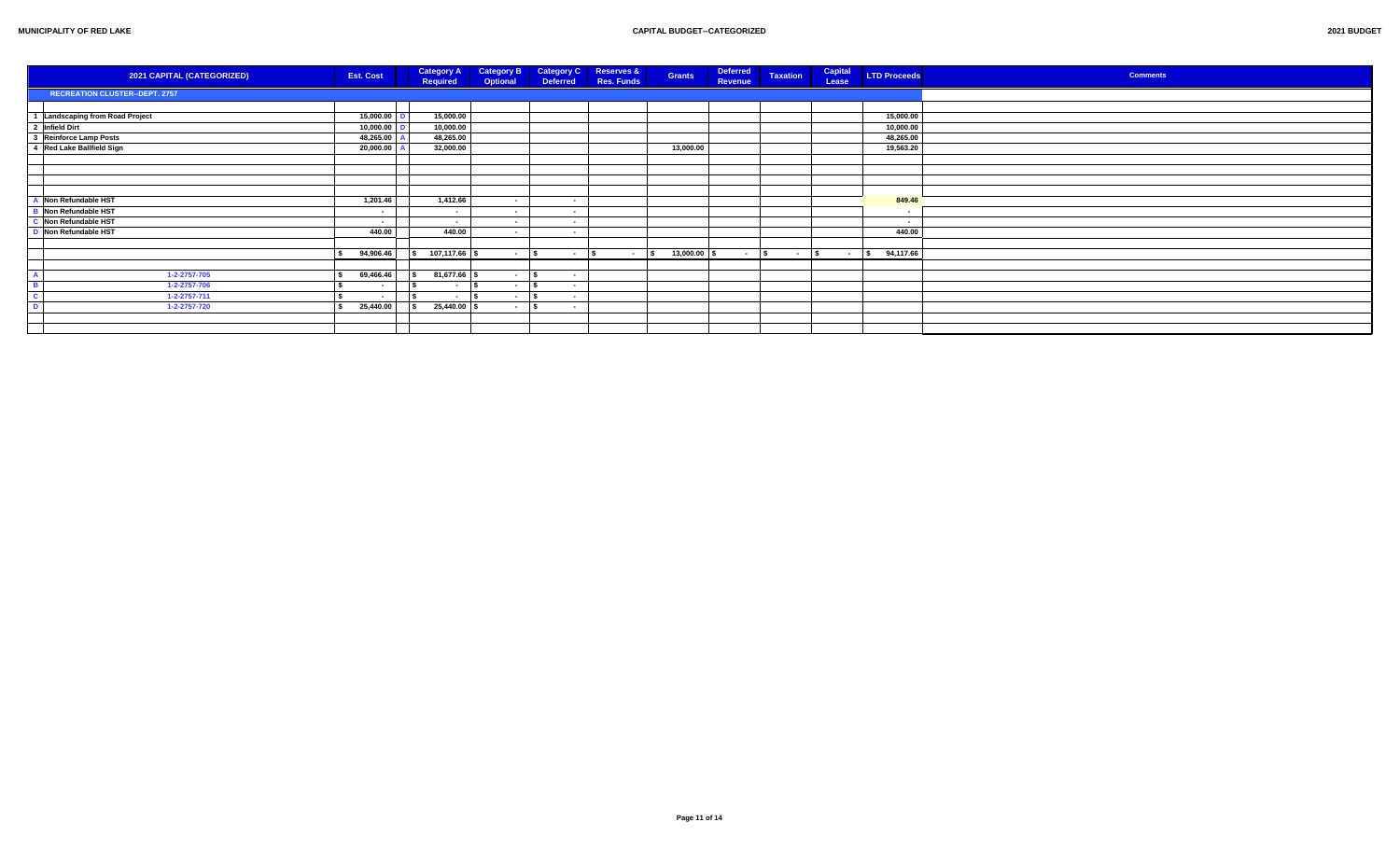| <b>Category A</b><br>Category C<br><b>Deferred</b><br>Capital<br><b>Category B</b><br><b>Reserves &amp;</b><br>Grants<br><b>Est. Cost</b><br><b>Taxation</b><br>2021 CAPITAL (CATEGORIZED)<br><b>Comments</b><br><b>LTD Proceeds</b><br>Deferred<br>Optional<br>Res. Funds<br>Required<br>Revenue<br>Lease |  |
|------------------------------------------------------------------------------------------------------------------------------------------------------------------------------------------------------------------------------------------------------------------------------------------------------------|--|
| CEMETERY--DEPT. 2786                                                                                                                                                                                                                                                                                       |  |
|                                                                                                                                                                                                                                                                                                            |  |
| 6,000.00<br>6,000.00<br>6,000.00<br><b>Land Improvements</b>                                                                                                                                                                                                                                               |  |
|                                                                                                                                                                                                                                                                                                            |  |
|                                                                                                                                                                                                                                                                                                            |  |
| Non Refundable HST<br>$\sim 100$<br>$\sim$ 100 $\mu$<br>$\sim$<br>$\sim$<br>$\sim$                                                                                                                                                                                                                         |  |
| Non Refundable HST<br>105.60<br>105.60<br>105.60<br>$\sim$ $-$<br>$\sim$ $-$                                                                                                                                                                                                                               |  |
|                                                                                                                                                                                                                                                                                                            |  |
| $\sim$ $\sim$ $\sim$ $\sim$ $\sim$<br>6,105.60<br>$6,105.60$ \$<br>$\sim$ $\sim$ $\sim$<br>6,105.60<br>$ s$<br>$ \sqrt{5}$<br>$ s$<br>$ \vert s \vert$                                                                                                                                                     |  |
|                                                                                                                                                                                                                                                                                                            |  |
| 1-2-2786-705<br>$\sqrt{ }$<br>$-$ \$<br>$\sim$<br>$\sim$<br>$\sim$                                                                                                                                                                                                                                         |  |
| 6,105.60<br>$6,105.60$ \$<br>1-2-2786-720<br>$\overline{\phantom{a}}$<br>$ s$<br>$\sim$ $-$                                                                                                                                                                                                                |  |
|                                                                                                                                                                                                                                                                                                            |  |
|                                                                                                                                                                                                                                                                                                            |  |
| RED LAKE COMMUNITY CENTRE--DEPT. 2789                                                                                                                                                                                                                                                                      |  |
|                                                                                                                                                                                                                                                                                                            |  |
| 2,598.00<br>2,598.00<br>1 Cabinet<br>2,598.00                                                                                                                                                                                                                                                              |  |
|                                                                                                                                                                                                                                                                                                            |  |
|                                                                                                                                                                                                                                                                                                            |  |
|                                                                                                                                                                                                                                                                                                            |  |
|                                                                                                                                                                                                                                                                                                            |  |
| Non Refundable HST<br>$\sim$ $-$<br>$\sim$<br>$\sim 100$<br>$\sim$<br>$\sim$                                                                                                                                                                                                                               |  |
| <b>B</b> Non Refundable HST<br>45.72<br>45.72<br>45.72<br>$\sim$ $-$<br>$\sim$ $-$                                                                                                                                                                                                                         |  |
| $\overline{\phantom{a}}$<br>$ s$<br>$ s$<br>$ \sqrt{s}$<br>$ s$<br>l s                                                                                                                                                                                                                                     |  |
| $2,643.72$ \$<br>2,643.72<br>2,643.72<br>$ \sqrt{5}$<br>$ s$                                                                                                                                                                                                                                               |  |
|                                                                                                                                                                                                                                                                                                            |  |
| 1-2-2789-700<br>$\sqrt{2}$<br><b>IS</b><br>l S<br>$\sim$ $-$<br>$\sim$<br>$\sim$<br>$\sim$<br>1-2-2789-705<br>$\sqrt{2}$<br>$ s$<br>$\sim$                                                                                                                                                                 |  |
| $2,643.72$ \$<br>2,643.72<br>$\sim$ $-$                                                                                                                                                                                                                                                                    |  |
| —                                                                                                                                                                                                                                                                                                          |  |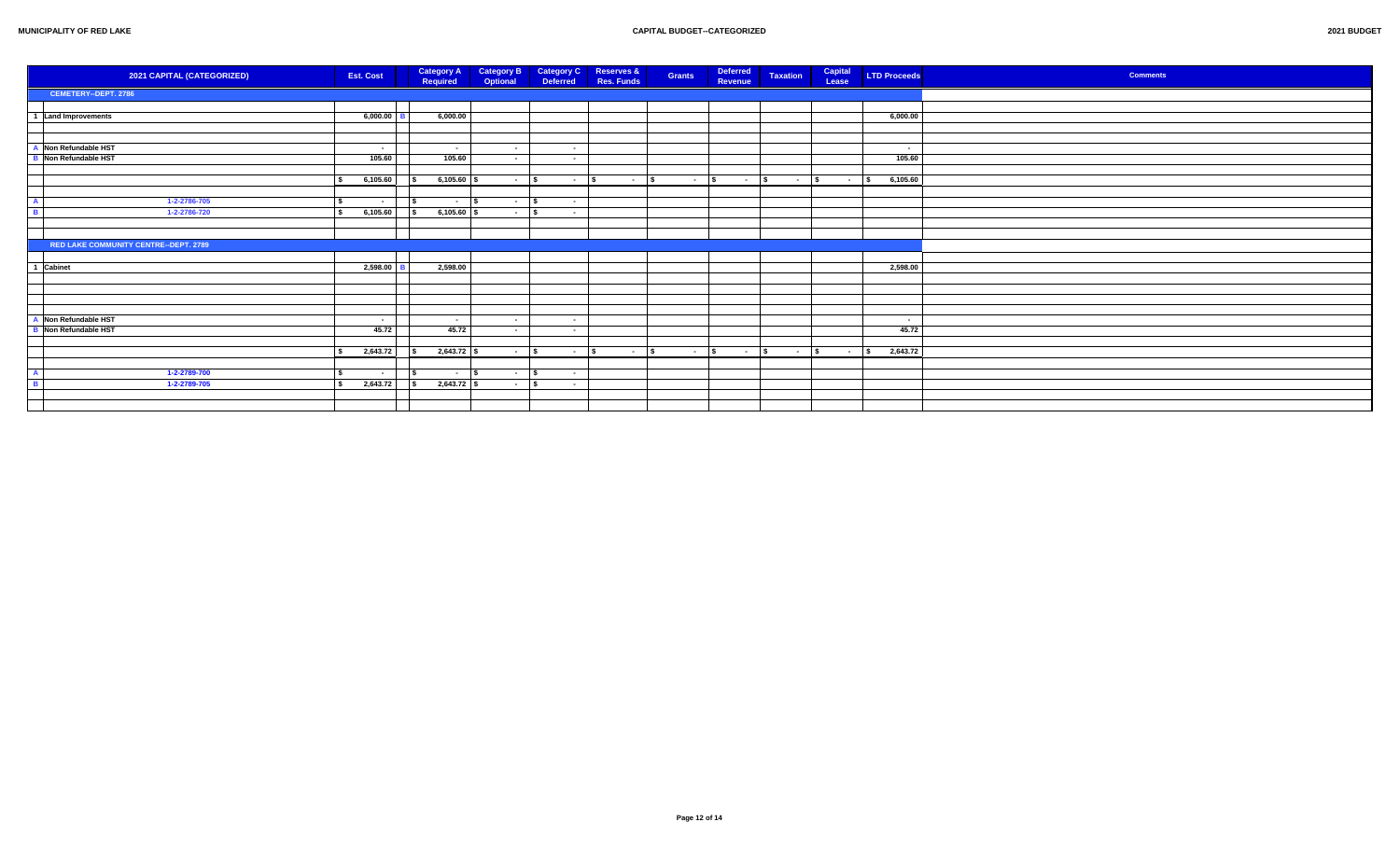| <b>2021 BUDGET</b> |
|--------------------|

| 2021 CAPITAL (CATEGORIZED)                               | <b>Est. Cost</b>          | <b>Category A</b><br>Required                                       | Optional                | Category B Category C Reserves &<br><b>Deferred</b> | Res. Funds  | <b>Grants</b>                    | <b>Deferred</b><br>Revenue | <b>Taxation</b>      | Capital<br><b>LTD Proceeds</b><br>Lease | <b>Comments</b> |
|----------------------------------------------------------|---------------------------|---------------------------------------------------------------------|-------------------------|-----------------------------------------------------|-------------|----------------------------------|----------------------------|----------------------|-----------------------------------------|-----------------|
| ARENA--DEPT.2790                                         |                           |                                                                     |                         |                                                     |             |                                  |                            |                      |                                         |                 |
|                                                          |                           |                                                                     |                         |                                                     |             |                                  |                            |                      |                                         |                 |
| 1 Hot Water Tanks                                        | 18,170.00                 | 18,170.00                                                           |                         |                                                     |             |                                  |                            |                      | 18,170.00                               |                 |
| 2 Natural Gas Heater                                     | 4,174.00                  |                                                                     | 4,174.00                |                                                     |             |                                  |                            |                      |                                         |                 |
| 3 Ice Plant Brine Corrections                            | 4,128.25                  | 4,128.25                                                            |                         |                                                     |             |                                  |                            |                      | 4,128.25                                |                 |
|                                                          |                           |                                                                     |                         |                                                     |             |                                  |                            |                      |                                         |                 |
|                                                          |                           |                                                                     |                         |                                                     |             |                                  |                            |                      |                                         |                 |
| A Non Refundable HST                                     | $\sim$                    | $\sim$ $-$                                                          | $\sim$                  | $\sim$                                              | $\sim$      |                                  |                            |                      | $\sim$                                  |                 |
| Non Refundable HST                                       | 465.91                    | 392.45                                                              | 73.46                   | $\sim$ 100 $\pm$                                    | $\sim$      |                                  |                            |                      | 392.45                                  |                 |
|                                                          |                           |                                                                     |                         |                                                     |             |                                  |                            |                      |                                         |                 |
|                                                          | 26,938.16<br>l S          | 22,690.70 \$<br>$\vert$ \$                                          | $4,247.46$ \$           | $ \sqrt{5}$                                         | $ \sqrt{ }$ | $\sim$                           | $\mathsf{I}$<br>$-$ \$     | $-$ \$               | $-$ \$ 22,690.70                        |                 |
|                                                          |                           |                                                                     |                         |                                                     |             |                                  |                            |                      |                                         |                 |
| 1-2-2790-700                                             | ls.<br>$\sim$             | l s<br>$ \sqrt{s}$                                                  | $\sim$                  | $\sim 100$<br>١s                                    |             |                                  |                            |                      |                                         |                 |
| 1-2-2790-705                                             | 26,938.16<br>ls.          | $22,690.70$ \$<br>$\vert$ s                                         | $4,247.46$ \$           | $\sim$                                              |             |                                  |                            |                      |                                         |                 |
|                                                          |                           |                                                                     |                         |                                                     |             |                                  |                            |                      |                                         |                 |
|                                                          |                           |                                                                     |                         |                                                     |             |                                  |                            |                      |                                         |                 |
| LIBRARY--DEPT. 2850                                      |                           |                                                                     |                         |                                                     |             |                                  |                            |                      |                                         |                 |
|                                                          |                           |                                                                     |                         |                                                     |             |                                  |                            |                      |                                         |                 |
| 1   Upstairs Renovation (Flooring, paint, lighting, etc) | 17,000.00                 | 17,000.00                                                           |                         |                                                     |             |                                  |                            |                      | 17,000.00                               |                 |
| 2 Geothermal Pumps                                       | 28,680.00                 | 28,680.00                                                           |                         |                                                     |             |                                  |                            |                      | 28,680.00                               |                 |
|                                                          |                           |                                                                     |                         |                                                     |             |                                  |                            |                      |                                         |                 |
|                                                          |                           |                                                                     |                         |                                                     |             |                                  |                            |                      |                                         |                 |
| A Non Refundable HST                                     | 803.97                    | 803.97                                                              | $\sim$ $-$              | $\sim$                                              |             |                                  |                            |                      | 803.97                                  |                 |
|                                                          |                           |                                                                     |                         |                                                     |             |                                  |                            |                      |                                         |                 |
|                                                          | 46,483.97<br>l S          | 46,483.97 \$<br>$\sqrt{2}$                                          | $ \sqrt{s}$             | $ \sqrt{5}$                                         | $ \sqrt{5}$ | $ \sqrt{s}$                      | $ \sqrt{5}$                | $\sim$ $\sim$ $\sim$ | 46,483.97<br>$-$ \$                     |                 |
|                                                          |                           |                                                                     |                         |                                                     |             |                                  |                            |                      |                                         |                 |
| 1-2-2850-700                                             | 46,483.97<br>ls.          | 46,483.97 \$<br>$\sqrt{ }$                                          | $\sim$                  | l \$<br>$\sim$                                      |             |                                  |                            |                      |                                         |                 |
|                                                          |                           |                                                                     |                         |                                                     |             |                                  |                            |                      |                                         |                 |
|                                                          |                           |                                                                     |                         |                                                     |             |                                  |                            |                      |                                         |                 |
| AIRPORT--DEPT. 2970                                      |                           |                                                                     |                         |                                                     |             |                                  |                            |                      |                                         |                 |
|                                                          |                           |                                                                     |                         |                                                     |             |                                  |                            |                      |                                         |                 |
| 1 Runway Rehabilitation--Construction Setback            | 2,003,452.00              | 2,003,452.00                                                        |                         |                                                     |             | 2,003,452.00                     |                            |                      |                                         |                 |
| 2 Lift Station Pump                                      | 9,125.49                  | 9,125.49                                                            |                         |                                                     |             |                                  |                            |                      | 9,125.49                                |                 |
| 3 Mastic Large Crack Repair                              | 16,600.00                 | 16,600.00                                                           |                         |                                                     |             |                                  |                            |                      | 16,600.00                               |                 |
| 4 Annual Crack Sealing                                   | 8,000.00                  | 8,000.00                                                            |                         |                                                     |             |                                  |                            |                      | 8,000.00                                |                 |
| 5 Apron Line Painting                                    | 6,000.00                  | 6,000.00                                                            |                         |                                                     |             |                                  |                            |                      | 6,000.00                                |                 |
| 6 Staff Vehicle                                          | 38,000.00                 |                                                                     | 38,000.00               |                                                     |             |                                  |                            |                      |                                         |                 |
| 7 Tractor                                                | 120,000.00                |                                                                     | 120,000.00              |                                                     |             |                                  |                            |                      |                                         |                 |
| 8 Aircraft Parking Electrical Upgrades                   | 10,000.00                 |                                                                     | 10,000.00               |                                                     |             |                                  |                            |                      |                                         |                 |
| 9 Aircraft Flat Tire Dolly                               | 7,137.00                  |                                                                     | 7,137.00                |                                                     |             |                                  |                            |                      |                                         |                 |
| 10 Geothermal Pump Replacement                           | 28,400.00                 | 28,400.00                                                           |                         |                                                     |             |                                  |                            |                      | 28,400.00                               |                 |
| 11 Airport Loader Tires                                  | 8,200.00                  | 8,200.00                                                            |                         |                                                     |             |                                  |                            |                      | 8,200.00                                |                 |
|                                                          |                           |                                                                     |                         |                                                     |             |                                  |                            |                      |                                         |                 |
|                                                          | \$ 2,254,914.49           | $\frac{1}{2}$ , 2,079,777.49 $\frac{1}{2}$ 175,137.00 $\frac{1}{2}$ |                         | $ \sqrt{5}$                                         |             | $\frac{1}{2}$ \$ 2,003,452.00 \$ | $ s$                       | $\sim$ $\sim$        | \$76,325.49                             |                 |
|                                                          |                           |                                                                     |                         |                                                     |             |                                  |                            |                      |                                         |                 |
| 1-2-2970-705                                             | \$220,862.49              | $\sqrt{2}$                                                          | 45,725.49 \$ 175,137.00 | $\sim$                                              |             |                                  |                            |                      |                                         |                 |
| 1-2-2970-706                                             | ls.<br>$\sim$             | l \$<br>$ \sqrt{s}$                                                 | $\sim$                  | $\sim$ $-$                                          |             |                                  |                            |                      |                                         |                 |
| 1-2-2970-716<br>$\mathbf{c}$                             | İs<br>$\sim$              | $\sqrt{S}$<br>$ \sqrt{5}$                                           | $\sim$ $-$              | $\sim$ $-$<br>l s                                   |             |                                  |                            |                      |                                         |                 |
| 1-2-2970-720<br>D                                        | $\frac{1}{2}$ ,034,052.00 | $\frac{1}{2}$ ,034,052.00 \$                                        | $\sim$ $-$              | IS.<br>$\sim$                                       |             |                                  |                            |                      |                                         |                 |
|                                                          |                           |                                                                     |                         |                                                     |             |                                  |                            |                      |                                         |                 |
| HST 100% Refundable                                      |                           |                                                                     |                         |                                                     |             |                                  |                            |                      |                                         |                 |
|                                                          |                           |                                                                     |                         |                                                     |             |                                  |                            |                      |                                         |                 |
|                                                          |                           |                                                                     |                         |                                                     |             |                                  |                            |                      |                                         |                 |
|                                                          |                           |                                                                     |                         |                                                     |             |                                  |                            |                      |                                         |                 |